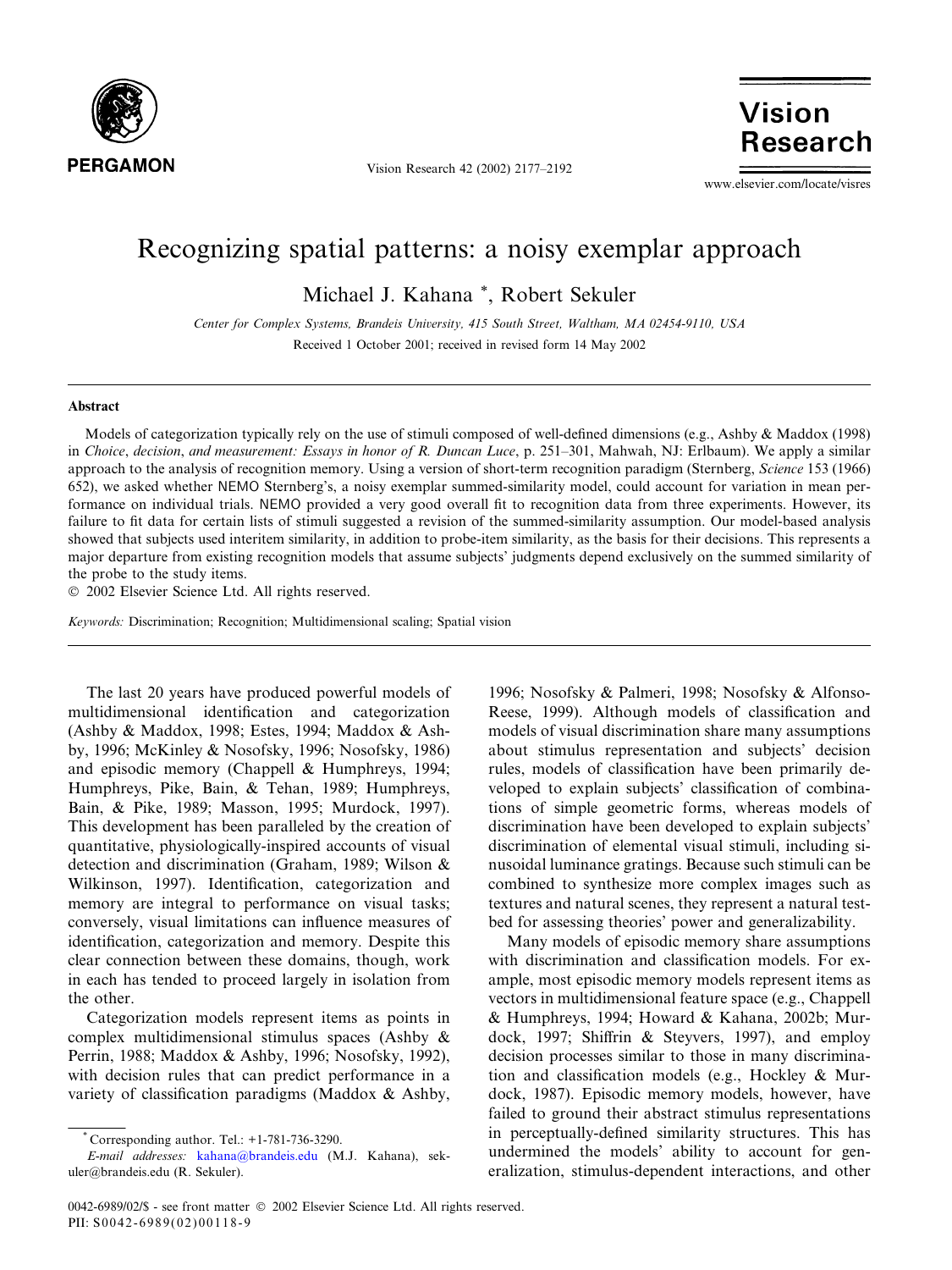similarity-related phenomena (Edelman, 1999). Finally, vision research, which has historically ignored memory, recently began to recognize memory's important role in even simple perceptual tasks such as detection and discrimination (Blake, Cepeda, & Hiris, 1997; Kahana & Bennett, 1994; Magnussen, 2000; Magnussen, Greenlee, Asplund, & Dyrnes, 1991).

#### 1. Elemental visual stimuli

This paper examines episodic recognition of 2-D textures created by linearly summing trios of sinusoidal gratings. Our use of textures composed of simple gratings to study visual memory reflects well-established ideas about visual coding in the primate brain. Early in the processing stream that leads ultimately to vision, neurons in the mammalian primary visual cortex act as bandpass filters that extract retinal image structure on different spatial scales. The cells' receptive fields vary along several dimensions, including size, spatial location, and orientation. Such neurons feed subsequent cortical regions reliable, detailed information about the size, location, and orientation of local features in the retinal image (Geisler & Albrecht, 1997).

We had several principal reasons for probing visual memory with compound sinusoidal gratings. First, at early stages of visual processing, elemental features such as spatial frequency, orientation, and components' relative positions are extracted and explicitly represented in the activity within ensembles of neurons (De Valois & De Valois, 1988; Olzak & Thomas, 1999). Second, these same dimensions may form a basis of organization in short-term visual memory (Kosslyn et al., 1999; Magnussen, 2000; Magnussen & Greenlee, 1999). As a result, these stimuli allow us to control, isolate, or combine elemental features in order to test ideas about encoding and storage for memory. Third, unlike semantically-rich stimuli, such as words or images of meaningful objects, our stimuli are not burdened by complexities of extralaboratory associations and thus resist symbolic coding. Fourth, simple, well-defined visual stimuli make it easy to manipulate similarity relations among stimuli because they have natural metric representations in multidimensional space. Because interstimulus similarities are at the heart of many theories of cognition, ability to manipulate similarity relations represents an important advance in testing and extending such theories (Teller & Palmer, 1998). Finally, with various simple visual stimuli, including gratings, successive discrimination is largely unaffected by a delay between study and test stimuli, at least for delays ranging up to a minute or more, unless some interfering stimulus intervenes (Blake et al., 1997; Magnussen, Greenlee, Asplund, & Dyrnes, 1990; Magnussen et al., 1991; Magnussen, Greenlee, & Thomas, 1996). This preservation of encoded information simplifies the design and interpretation of memory studies.

#### 2. Discrimination vs. recognition

Numerous studies of visual discrimination (Graham, 1989) have used stimuli like the ones used in our recognition memory experiments. So it is worthwhile to consider the relation between discrimination and recognition tasks, that similarities between the two tasks can be understood more clearly.

In a typical discrimination task, subjects view two stimuli,  $s_1$  and  $s_2$ , and attempt to order them according to some fixed visual criterion. For example, a participant may judge  $s_1$  and  $s_2$  as "same" or "different". Note that this judgment can be made solely on the basis of the two stimuli presented on that trial. Two different strategies are used to aggregate data. Accuracy can be assessed for various pairs of stimuli, and results expressed as percent correct; or, accuracy can be expressed in a stimulus metric, e.g. as a threshold or critical stimulus value. Because discrimination usually focuses on sensory rather than mnemonic factors, the interval between  $s_1$  and  $s_2$  is kept short.

In an episodic recognition task, subjects view a list, S, of two or more stimuli. In the ''yes''–''no'' procedure, the participant sees a probe stimulus, p, and judges whether or not it occurred in S (in most studies, probes are as likely to occur in the list as not). Good performance on any trial cannot be achieved solely on the basis of visual information; the visual response evoked by the probe stimulus must be compared to information held in memory, i.e. some stored, internal representation of S.

Discrimination and recognition both require sensitivity to interstimulus similarities and differences. While discrimination performance directly reflects the similarity between  $s_1$  and  $s_2$ , recognition requires subjects to assess the similarity of the probe, p, to each of the items in the list, S.

# 3. Stimuli and experiments

We describe two studies of recognition memory for 2- D textures. In both experiments, stimuli are textures whose luminance profiles  $L(x, y)$  are:

$$
L_{\text{avg}}[1 + A_1 \cos(\pi f x) + A_2 \cos(2\pi f x + \phi) + A_3 \cos(\pi g y)]
$$

where  $L_{avg}$  is mean luminance; f is the spatial frequency of the vertical fundamental component, in cycles per degree; g is the frequency of the horizontal component;  $A_1$ ,  $A_2$ , and  $A_3$  are each component's contrast; and  $\phi$  is the relative spatial phase of harmonic to fundamental. (Relative phase is components' spatial positions relative to one another.) The two vertical components had a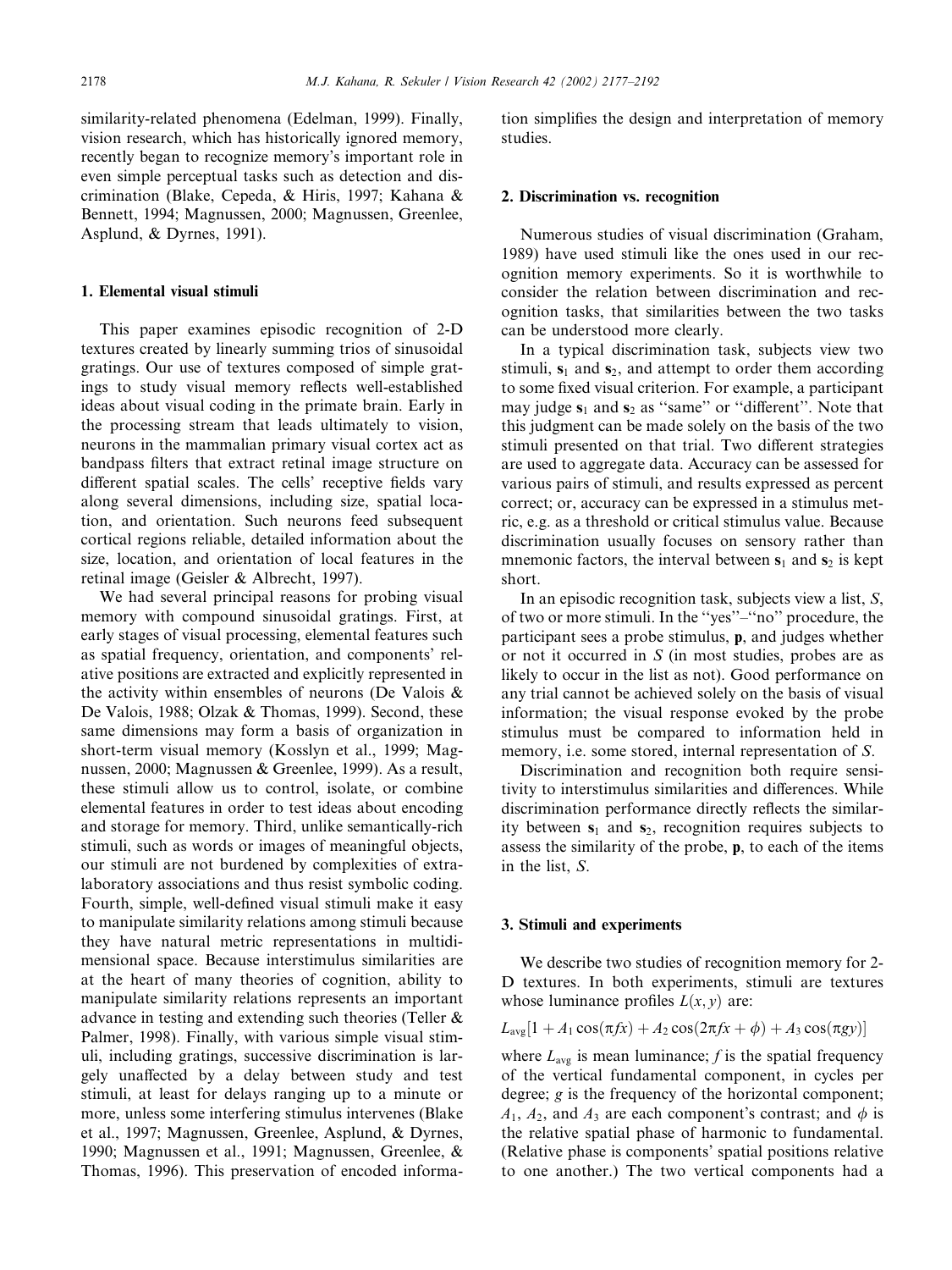constant, harmonic relationship of 1:2, with contrasts in a 2:1 relationship. All contrast components were well above detection threshold; overall contrast was 0.4. Stimuli were  $5^\circ$  visual angle in diameter, windowed with a 2-D Gaussian function, and were viewed centrally. Stimuli were generated by Matlab software, including Matlab's Image Processing Toolbox, and routines in the Psychophysical Toolbox (Brainard, 1997). To avoid spatial non-linear distortions, display luminances were linearized using calibration routines from Pelli's (1997) VideoToolbox.

For our first experiment, we created lists of 1–4 textures by randomly sampling textures from a pool of 27 textures generated by varying the three dimensions across three levels. Because sampling was without replacement, no texture appeared more than once on a trial. This experiment assessed the effects of list length and recency on subjects' response accuracy. We conducted a second experiment with lists of only two stimuli each. Rather than allowing the stimuli to vary haphazardly along the three dimensions, we constrained the stimulus positions to either lie along a single dimension or to vary along all three dimensions simultaneously. This second experiment also parametrically varied the distances between  $s_1$  and  $s_2$  and p. Both experiments afforded stimulus lists and conditions that were likely to generate a wide range of recognition accuracy. This, we expected, would provide the strongest test of our theoretical account of the results.

#### 4. Experiment 1

#### 4.1. Subjects

Subjects were nine undergraduate and graduate students who participated for payment. Each participant gave 1800 trials across five sessions.

### 4.2. Methods

Twenty-seven stimuli were generated from factorial combinations of three values each of f, g, and  $\phi$ :  $f = 0.4, 0.8$  and 1.2 cycles/deg;  $g = 0.4, 0.8$ , and 1.2 cycles/deg;  $\phi = 0, \pi/4$ , and  $\pi/2$ . All frequency components were highly visible (overall contrast  $= 0.4$ ) and had a mean luminance of  $18.7 \text{ cd/m}^2$ . All subjects had normal contrast sensitivity as assessed by the Pelli– Robson chart (Pelli, Robson, & Wilkins, 1988).

On each trial, subjects saw a list of 1, 2, 3, or 4 textures randomly chosen from the pool of 27 textures. Fig. 1 shows the trial structure and sample stimuli. Each texture appeared for 1s, followed by a 750 ms blank ISI. After the last stimulus of any list, a warning tone sounded and then a probe stimulus appeared for 1 s. Subjects judged whether the probe had appeared in the list. Half the time it had appeared, half the time it had not. Accuracy and latencies were recorded, and feedback about response correctness was given after each trial.

# 4.3. Results

We separately analyzed trials on which the probe had been in the list and trials on which the probe item was a



Fig. 2. Accuracy as a function of recency (number of stimuli intervening between study and probe presentation) for lists of 1, 2, 3 and 4 items, and for lures. Error bars represent  $\pm 1$  standard error of the mean.



Time

Fig. 1. Trial structure for Experiment 1. This figures illustrates a trial with four textures (trials had 1, 2, 3 or 4 textures randomly drawn from a pool of 27 stimuli, as described in the text).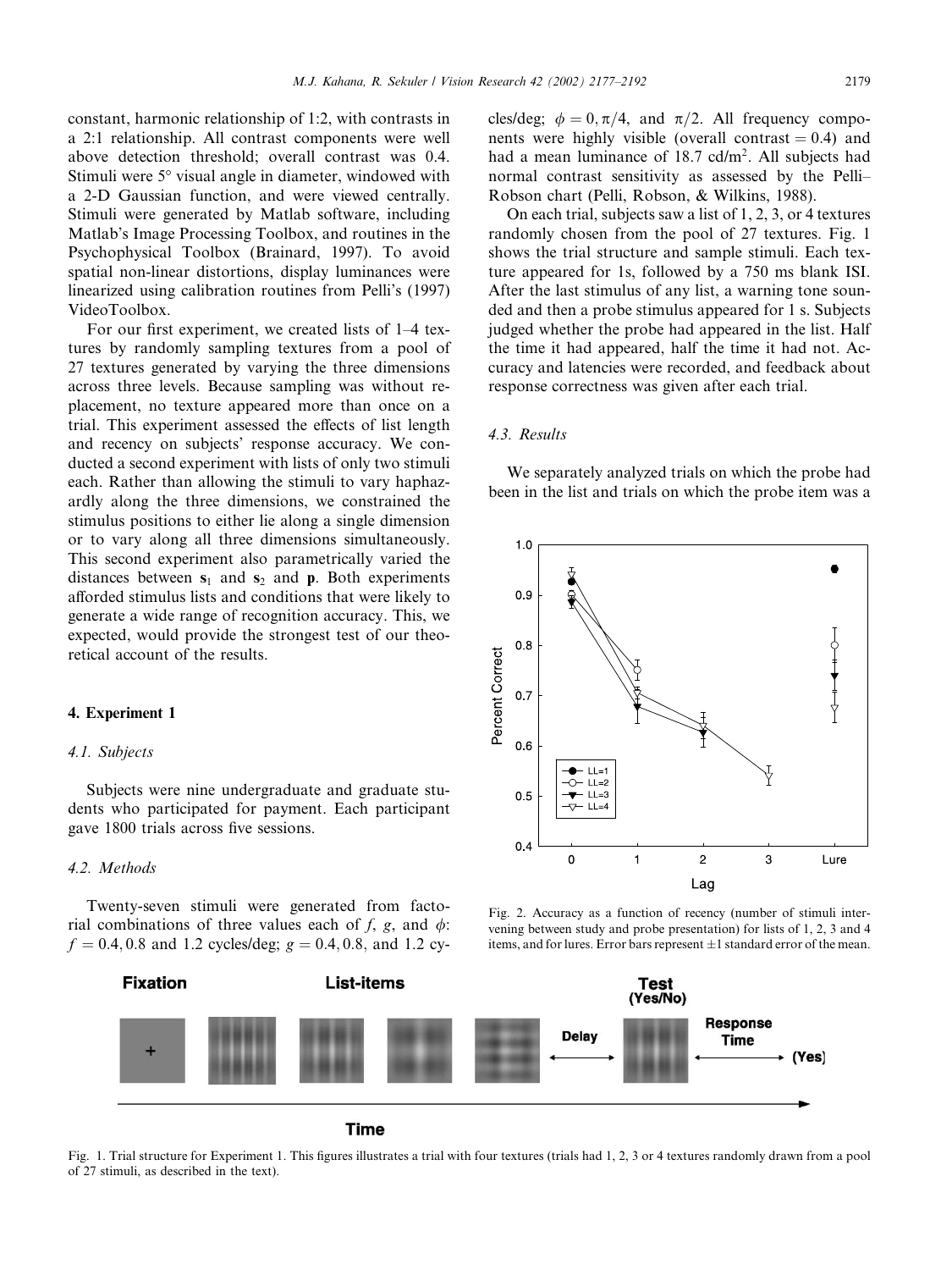lure, that is was not in the list. As shown in Fig. 2, mean hit-rate (correctly identifying a probe as a member of the list) declined dramatically with the number of items intervening between study and test (lag). For a given lag, the number of items preceding a target did not greatly affect the hit rate. As shown by the points on the right side of the figure, subjects' ability to recognize that a test lure had not appeared in the list declined sharply as list length increased. These effects were also seen in RT data. Across conditions, the correlation between accuracy and RT was  $-0.95$ .

Our probe recognition data exhibit a much larger recency effect than is seen in probe recognition studies using rehearsable, verbal materials (e.g., Kahana & Loftus, 1999; Sternberg, 1975). In fact, in our study, the list-length effect may be entirely a consequence of recency (e.g., memories decaying with time or the presence of intervening events). Alternatively, it could be that the effect is due, in part, to the increasing probability that as a list grows, so does the chance that it contains at least one item that is perceptually similar to the lure.

To determine whether the large recency effects seen in Fig. 2 were due to the passage of time, we conducted a subsidiary experiment, varying the delay between the presentation of the last item in the study list and the presentation of the probe. Each of five subjects generated 945 responses, over three sessions. Delays were either 1 (as in Experiment 1), 2, or 4 s. Fig. 3 shows that recognition accuracy was essentially unchanged by delay duration. We take two lessons from delay's failure to influence performance: first, in the absence of interfering events the most recently presented item is unaffected by delay; second, that the memory representation of items prior to the most recent one is similarly unaffected. So, in this case, discrimination (list length  $= 1$ ) and recognition (list length  $> 1$ ) work the same way.

As in previous recognition memory studies, the analysis of our first experiment averaged data from



Fig. 3. The effect of an unfilled delay on recognition accuracy. The three curves represent different list lengths (circles for  $LL = 1$ , squares for  $LL = 2$ , and diamonds for  $LL = 4$ ). Error bars represent  $\pm 1$ standard error of the mean.

many different individual lists. For example, the data shown in Fig. 2 for lists with two study items is an average across 48 different lists of stimuli. As is normative for studies of recognition memory, lists of study items and probe were generated at random. As a result, the data for any given list length represent mean performance calculated for lists comprising different study-test items. The process of aggregating diverse lists masks information potentially quite valuable for understanding memory. Specifically, with any given list length, some lists contained study items that were relatively similar to one another, but other lists' items were less similar to one another. And the same point holds for the diverse, pairwise similarity relations between each study item,  $s_1$  or  $s_2$ , and the probe, **p**. Although it is convenient to work with the average performance for all exemplars of a given list length, intuition suggests that the diversity of the individual exemplars is probably matched by diversity in the performance produced by various lists.

Stimuli like the ones used in our first experiment are well suited for taking the behavioral analysis one level deeper than usual––looking not just at mean accuracy across conditions, but also examining performance with individual stimulus lists. To facilitate this treatment of the data and to guide subsequent empirical work we developed a multidimensional, signal detection model of episodic recognition, and applied it to accuracy data on each of the individual trials with the 355 unique lists in Experiment 1.

## 5. Noisy exemplar model

For convenience we refer to our model as noisy exemplar model (NEMO). NEMO represents each stimulus as a multivariate normal distribution in feature space (e.g., Ashby & Maddox, 1998; Ennis, Palen, & Mullen, 1988). These distributions arise from several sources of external and internal noise (Pelli & Farell, 1999). Borrowing ideas from exemplar models of classification (McKinley & Nosofsky, 1996; Nosofsky, 1986) we assume that as each stimulus is presented its noisy coordinates are stored in memory, and that judgments are based, in large part, on the summed similarity between the probe item and these stored representations. In particular, summed similarity refers to the sum of pairwise similarity measures between the probe, on one hand, and the representations of each of the study items, on the other. Borrowing ideas from decisionbound models of human classification (Ashby & Maddox, 1998), NEMO uses a deterministic response rule, responding ''yes'' if the summed similarity crosses a decision bound (criterion) that separates targets and lures.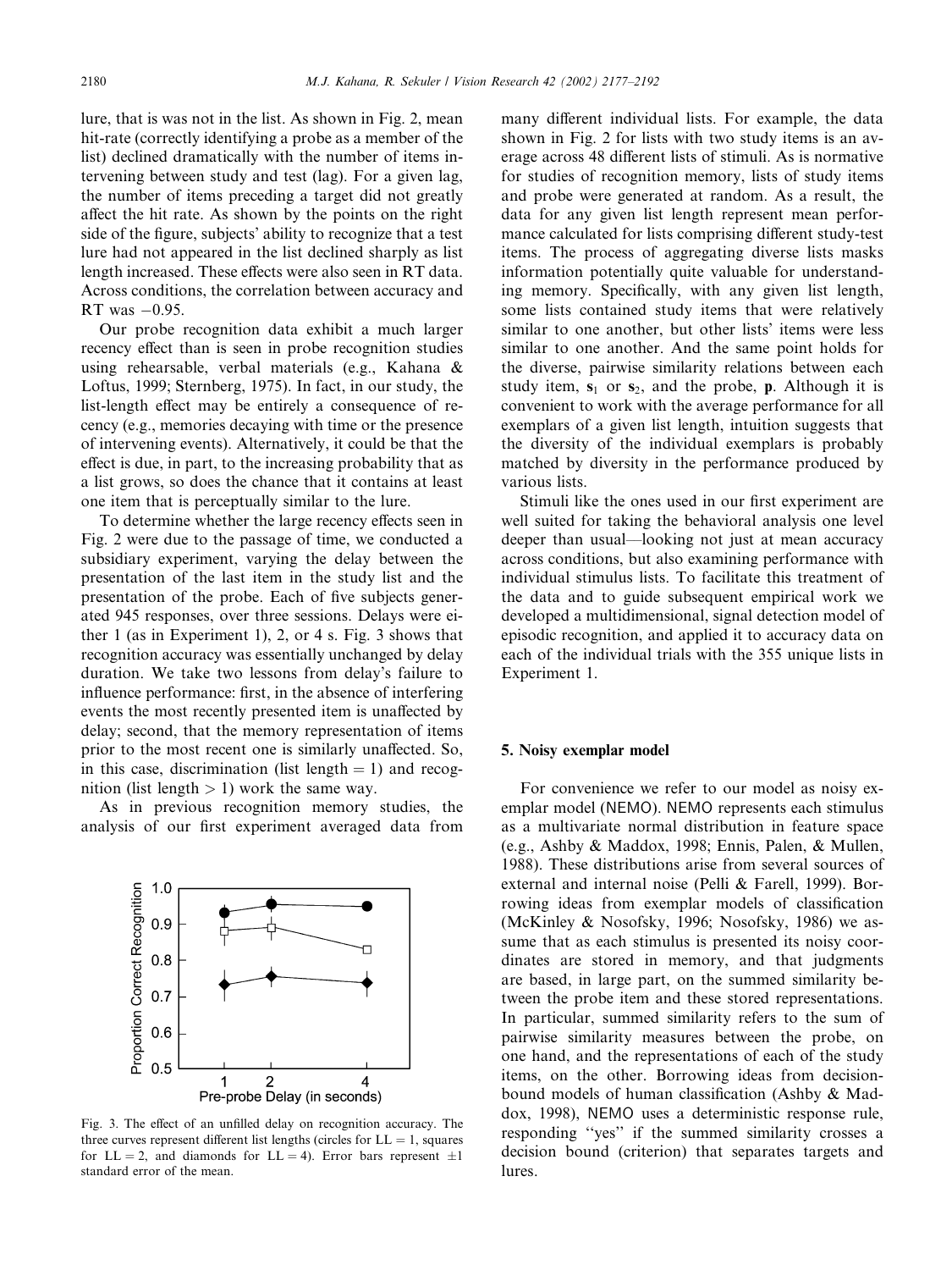#### 5.1. Summed similarity and optimal criterion

In NEMO, the basic computation underlying recognition performance is the summed pairwise similarity between each stimulus item's noisy representation and the relatively noiseless representation of the probe. If stimuli are randomly selected from a multidimensional space, the summed similarity of a target to the contents of memory will typically exceed the summed similarity for a lure. This provides a basis for modeling twoalternative forced-choice recognition. For ''yes''–''no'' recognition, as in the Sternberg procedure, prior experience must be used to determine a threshold value that distinguishes between targets and lures.

We assume that the participant uses an optimal decision criterion to decide whether the summed similarity was more likely to have come from the presentation of a lure or from the reappearance, as a probe item, of a stimulus that was in the list. Presumably, experience enables participants to adjust their criteria so as to suit the context (e.g. Treisman & Williams, 1984). Because summed similarity increases with list length, we determine the optimal criteria separately for each list length.

# 5.2. Similarity and distance

Following exemplar-based classification models, we define the similarity,  $\eta(\mathbf{s}_i, \mathbf{s}_j)$  between two representations,  $s_i$  and  $s_j$ , as given by:

$$
\eta(\mathbf{s}_i, \mathbf{s}_j) = e^{-\tau d(\mathbf{s}_i, \mathbf{s}_j)^c},\tag{1}
$$

where  $d$  is the weighted distance between the two stimulus vectors, and  $\tau$  and c jointly determine the form of the generalization gradient. When  $c = 1$ , the model implements a simple exponential generalization function; when  $c \geq 2$  the model implements a sigmoidal generalization function. As shown in Fig. 4, increasing the value of  $\tau$ 



Fig. 4. The form of the similarity-distance function for  $c = 1$ , and  $\tau$ varying from 1(top curve) to 10 (bottom curve). The bold curves at  $\tau = 8$  and  $\tau = 10$  depict the best fitting function used in fitting data from Experiments 1and 2 respectively.

causes similarity to decrease more rapidly with increasing distance. The distance along each dimension,  $s_i(k)$  –  $s_i(k)$ , is weighted by a factor  $w_k$ , to ensure (i) that the measurement is not sensitive to absolute variations in the scale of the dimensions (e.g., spatial frequency in cycles/ deg vs. phase in radians), and (ii) that the model can capture global differences in the attention that each dimension attracts. For example, subjects could divert attention from one of the dimensions because that dimension is relatively more difficult to encode reliably, and/or because it produces too much interference during retrieval. Although it is likely that such attentional strategies would change as a function of practice, for simplicity we assume that the weighting dimensions remain constant over the course of the entire experiment. In combining the distances along each dimension we adopt a simple Euclidean metric. In preliminary applications of NEMO to our data we used a generalized Minkowski distance, and found that the best fitting value of the Minkowski exponent remained close to 2. This suggests that Euclidean distance underlies the representational (psychological) similarity among our compound stimuli.

### 5.3. Noise

As described above, we assume that each stimulus is stored imperfectly in memory. To the stored representation of each item we add a noise vector,  $\epsilon$ , whose components are mean-zero Gaussians whose variance depends on the stimulus dimensions comprising that item, and on the recency of that item's occurrence. In using this noise term, we can adopt a fully deterministic decision rule (Ashby & Maddox, 1998). Variability in subjects' responses from one occurrence of an item to another are modeled by the sampling of each item from its noisy representation. To simulate forgetting, we assume that the most recent stimulus contributes the most to the summed similarity and that earlier items contribute less and less. Stimulus-dependent noise varies across dimensions, but the rate of forgetting does not. Fig. 5 schematizes the application of NEMO to a trial consisting of three study stimuli followed by a ''lure''.

#### 5.4. Summed similarity and interstimulus similarity

NEMO departs from traditional summed similarity models by assuming that subjects' responses are determined not only by the similarity between list items and the probe, but also by the similarities among list items themselves. This introduction of interstimulus similarity, coupled with the noisy coding of exemplars, distinguish this model from most existing exemplar models of categorization and recognition.

Before introducing the details of interstimulus similarity, we present the decision rule for the model based entirely on summed similarity of list items to the probe.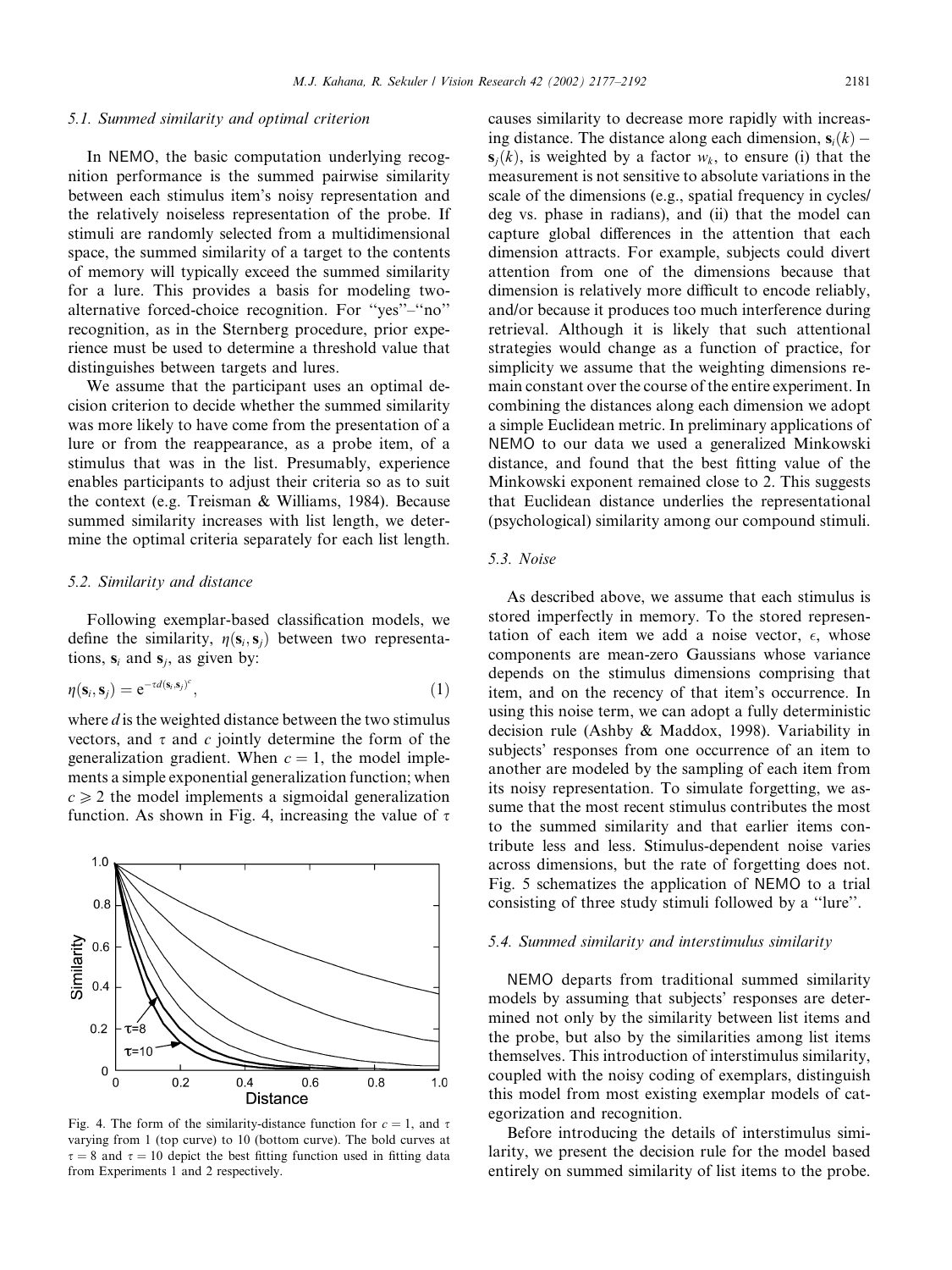

Fig. 5. Cartoon of NEMO applied to a 3-item recognition task. Stimuli, varying along three dimensions, are depicted by fuzzy ellipses. The shaded ellipses represent the amount of noise associated with the coding of the stimulus. The black circle indicates the probe item. In this example, the probe is a ''lure'', that is, it was not present in the study list. Recognition judgments are based on the summed similarity between the probe and the studied items. Similarity decreases monotonically with increasing distance, as shown in Fig. 4. The functional relation between similarity and distance is given in Eq. (1).

Given a list of items,  $s_1 \dots s_L$ , and a probe item, **p**, a summed similarity version of NEMO will respond ''yes'' if:

$$
\sum_{i=1}^{L} \alpha_i \eta(\mathbf{p}, \mathbf{s}_i + \epsilon) > C_L \tag{2}
$$

where  $\epsilon$  is a vector representing the noise associated with each stimulus dimension, and  $C_L$  represents the optimal criterion for a list of  $L$  items. In this formulation only the distances between the list items and the probe enter the decision rule.

Consider the predictions this model makes for a list of two items,  $s_1$  and  $s_2$ , followed by a probe item, **p**, that is very similar to  $s_1$ . If  $s_2$  is also similar to **p**, summed similarity will increase, making it more likely that the subject will say "yes". Moving  $s_2$  far away from  $s_1$ should increase the likelihood that the subject will correctly reject the lure.

One could imagine, however, that subjects are sensitive to the configuration of stimuli, that is, the layout and ordering in perceptual space of successive stimuli (Blaser, Pylyshyn, & Holcombe, 2000; Leopold, O'Toole, Vetter, & Blanz, 2001). In the example above, one might conjecture that if  $s_1$  and  $s_2$  are very far apart, subjects will perceptually group the lure with  $s<sub>1</sub>$ . In this case, subjects will be more likely to make a false alarm.

To allow for the possibility that subjects incorporate interitem similarity into their decision rule, we add together the summed similarity and the interstimulus similarity, weighted by a parameter  $\beta$ . If  $\beta = 0$  the model reduces to the summed similarity model given in Eq. (2). If  $\beta$  is negative, a given lure will be more tempting when  $s_1$  and  $s_2$  are widely separated. Conversely, if  $\beta$  is positive, a lure will be less tempting when  $s_1$  and  $s_2$  are widely separated.

Given a list of items,  $s_1 \dots s_l$ , and a probe item, **p**, NEMO will respond ''yes'' if:

$$
\sum_{i=1}^{L} \alpha_i \eta(\mathbf{p}, \mathbf{s}_i + \epsilon) + \frac{1}{L(L-1)} \beta \sum_{i=1}^{L-1} \sum_{j=i}^{L} \eta(\mathbf{s}_i + \epsilon, \mathbf{s}_j + \epsilon) > C_L
$$
\n(3)

#### 5.5. Simplifying assumptions

In applying NEMO to our data, we made a number of simplifying assumptions (listed below). A proper evaluation of each of these assumptions would require experiments designed specifically for that purpose. We leave this for future work.

- Independence of noise along each of the stimulus dimensions (i.e., the covariances associated with  $\epsilon$  were set to zero).
- Equal rates of forgetting along each of the three stimulus dimensions. This is because the forgetting parameter,  $\alpha$ , is a single scaling parameter applied to the similarity between p and each of the study items.
- Rationality: NEMO chose an optimal decision criterion, halfway between the means of the old and new item distributions (to do this we ran the simulation twice for each participant, once to determine the distributions of old and new items and then a second time to generate the predicted values for each trial).
- Euclidean distance: After preliminary simulation results suggested that a Euclidean distance provided an equal or better fit than other Minkowski exponents, we used Euclidean distance in all subsequent runs of the model.

Even with these reasonable simplifying assumptions, the full implementation of NEMO included 11 free parameters for Experiment 1and 9 free parameters for Experiment 2. After presenting the models fits to data from each experiment we will discuss the consequences of relaxing some of these assumptions.

#### 5.6. Modeling Experiment 1

We fit NEMO to participants' accuracy for each of the 355 different lists by minimizing the root-mean-squared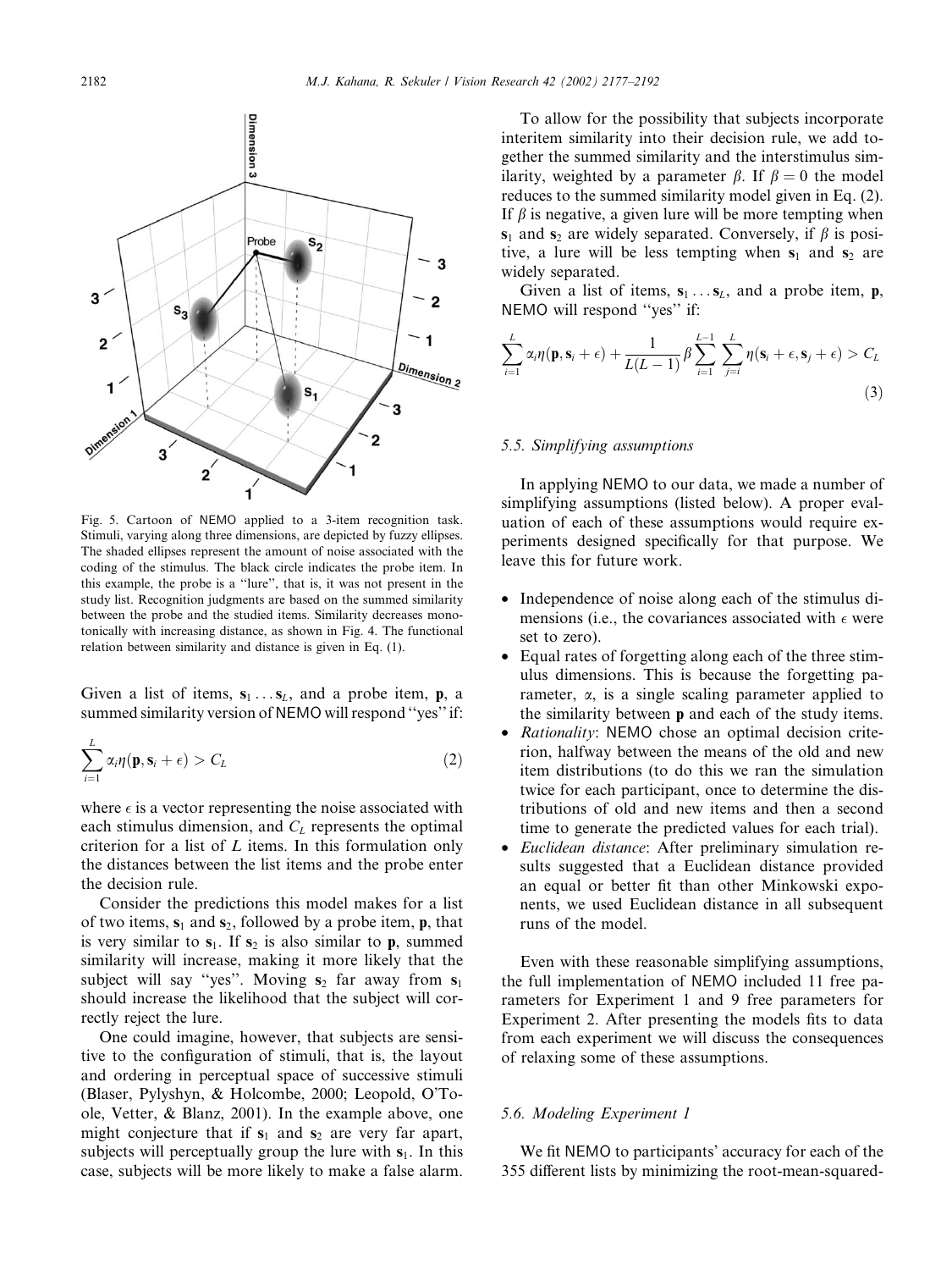difference (RMSD) between observed and predicted values.  $\frac{1}{1}$  Because NEMO implements a forgetting process, it captures the basic serial position effects in the data. Across the 14 conditions representing different list lengths and item types (targets from serial positions  $1 - L$ , and lures), the correlation between predicted and average observed values was 0.92.

As noted earlier, each list consisted of randomly chosen stimuli with varying similarity relations, both between the probe the stimuli, and among the stimuli themselves. A model such as NEMO allows us to take our behavioral analysis one level deeper, examining NEMO's fit to mean accuracy for each of our randomlygenerated (but unique) lists of study and probe items.

Fig. 6 shows that NEMO accounts for a significant portion of the variability across lists. Although the variance accounted for was not spectacular  $(r = 0.80)$ , it should be noted that the maximal correlation is greatly limited by the variability associated with individual lists. That is, with only five repetitions of each list per subject there is considerable uncertainty over the estimated mean accuracy for each of the 355 lists.

Table 1 gives the best fitting model parameters derived from the genetic algorithm. The first three parameters are the variances of the horizontal frequency, vertical frequency, and the phase of the second vertical component (we assumed that the covariance terms were zero). These parameters characterize the variance– covariance matrix of  $\epsilon$  in Eq. (2). The next three parameters model forgetting. In computing the sum of the similarity between the probe and each of the list items, the contributions of recent items are weighted more heavily than earlier list items. The most recent item has



Fig. 6. NEMO's fit to accuracy data from individual lists in Experiment 1. Observed and predicted results are plotted against one another. The symbols A–D denote targets, with 0–3 items intervening between study and test; L denotes a lure trial.

Table 1

Best fitting parameter values for NEMO's fit to the data from Experiment 1

| Parameter               | Value   |  |
|-------------------------|---------|--|
| $\sigma_{f_{\rm v}}$    | 0.083   |  |
| $\sigma_{f_h}$          | 0.071   |  |
| $\sigma_{\phi_{\rm v}}$ | 8.35    |  |
| $W_{V}$                 | 1.0     |  |
| w <sub>h</sub>          | 1.16    |  |
| $w_{\phi_v}$            | 0.012   |  |
| $\alpha_1$              | 0.80    |  |
| $\alpha_{2}$            | 0.74    |  |
| $\alpha_3$              | 0.47    |  |
| $\beta$                 | $-0.84$ |  |
| $\tau$                  | 8.8     |  |
| $\mathcal{C}_{0}$       | 1.08    |  |
| <b>RMSD</b>             | 0.120   |  |

weight of 1, the next most recent has weight  $\alpha_1$ , the third most recent has weight  $\alpha_2$ , and the fourth most recent item has weight  $\alpha_3$ . The last two parameters,  $\tau$  and c, determine the tuning of the similarity function (see Eq.  $(1)$ ).

After correcting for differences in the weighting parameters of the three dimensions, the noise associated with storing phase information was about 50% larger than that associated with storing spatial frequency information. The values of the  $\alpha$  parameters show that NEMO weights older items less heavily in its decision process, with the earlier list item contributing less than half of the similarity of the most recent list item.

<sup>&</sup>lt;sup>1</sup> Preliminary attempts at fitting NEMO to the experimental results revealed that the error surface contained many local minima. Standard optimization techniques like downhill SIMPLEX (Nelder & Mead, 1965) encounter difficulties with such error surfaces, which makes such techniques suboptimal for these problems. Methods based on genetic algorithms (Mitchell, 1996) are especially appropriate when dealing with such complex optimization problems. In particular, genetic algorithms produce a global minimization, mitigating the potential pitfalls of local minima. We therefore used a genetic algorithm, varying 9 parameters to minimize the RMSD between observed and predicted values. A population of 1000 random parameter sets (''individuals'') was evolved for 20 generations. After each generation, an individual's fitness was defined by the negative of its RMSD value. Each individual was run for 300 trials on each list. By using this large number of trials (as compared with 45 in the experimental data––each of 9 subjects got each list 5 times, once per session), we reduced noise associated with modeling error. At the end of every generation, each of the 500 least-fit individuals was replaced with new individuals. These new individuals were generated from the two best fitting individuals (parents) by randomly drawing each of their parameter values from one of their parents. The 500 individuals with the best fitness were mutated by a single, Gaussian parameter change with a standard deviation of 30% of the parameter's range. Using this technique, the best fitting parameter values rarely improved after the 10th generation.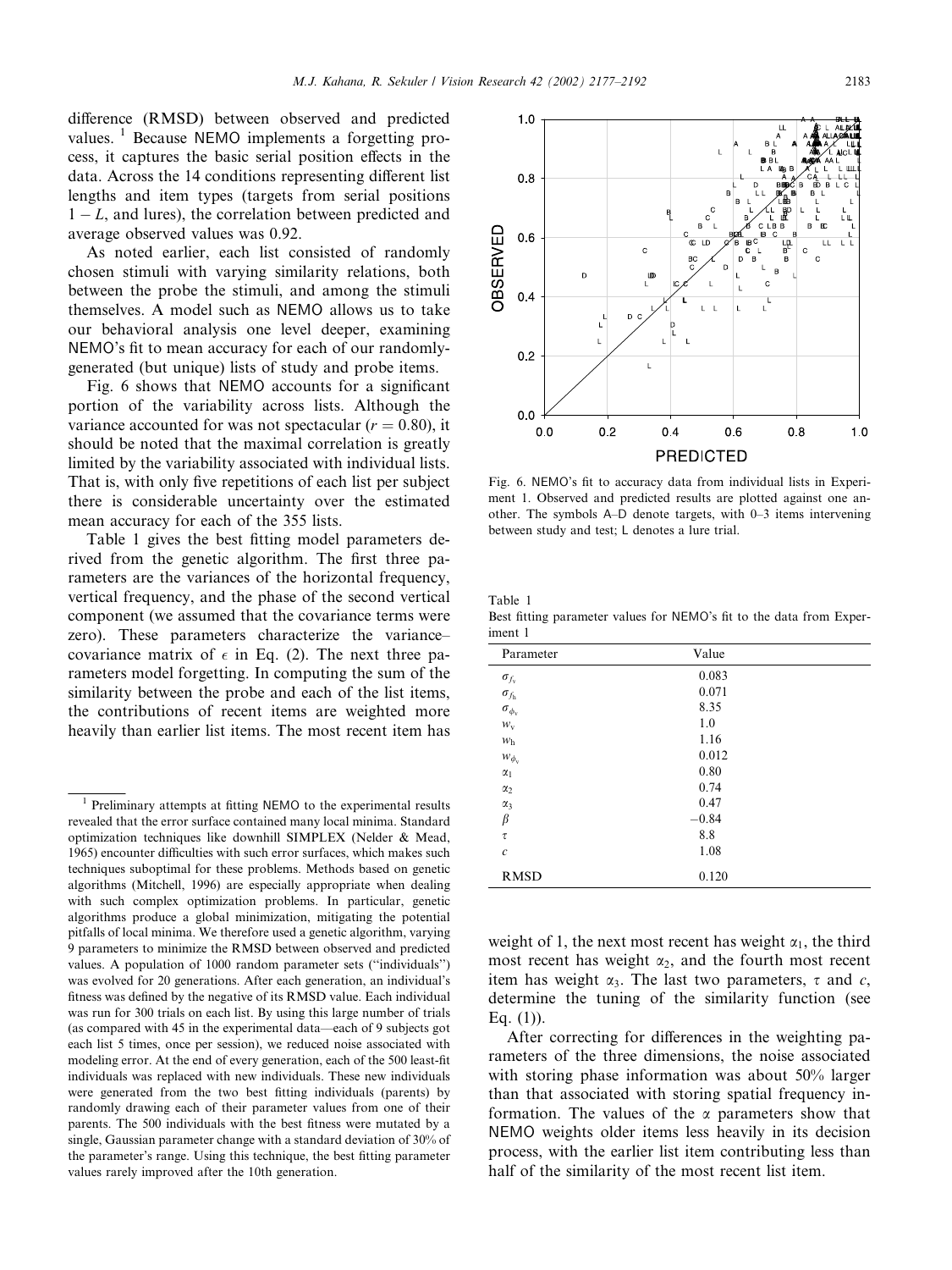One of the most interesting findings of the modeling exercise was that  $\beta$  took on such a large negative value. This value of  $-0.84$ , indicates that mean interitem similarity is as important in determining subjects' responses as the similarity of the probe to a given list item. In the case of a two-item list the model is asking whether the (weighted) mean similarity of **p** to  $s_1$  and  $s_2$  greater than  $s_1$ 's similarity to  $s_2$  (plus a constant).

To determine whether the  $\beta$  parameter was actually responsible for a significant improvement in goodnessof-fit, we simulated a restricted version of NEMO with  $\beta = 0$ . Because the models are nested we were able to conduct a  $\chi^2$  test for the difference in the goodness-of-fit of the two models. The generalized model yielded a significant improvement in goodness-of-fit  $(\Delta(df) = 1$ ,  $\Delta \chi^2 = 10.3$ ,  $p < 0.005$ ), indicating that the  $\beta$  parameter is playing an important role in the success of the model.

To better understand the variability that NEMO failed to account for, we identified lists that produced significant discrepancies between observed and predicted values. Table 2 shows lists where deviation between model and data was statistically significant at the  $p < 0.001$  level (Bonferroni corrected). Because we collected a fair amount of data on each list, we adopted this stringent criterion for classifying NEMO's failures. Out of our 355 conditions, 23 met this criteria. The first two columns give the percent correct as predicted by NEMO, and as observed in our data, respectively. The third column indicates the serial position of p, if it was on the list; otherwise, it notes that p was a lure. The last five columns represent the actual stimuli that were presented

Table 2 NEMO's failures to fit accuracy data from Experiment 1



Fig. 7. Codes corresponding to the 27 stimuli used in Experiment 1. The three matrices represent different levels of vertical frequency (1–9 being lowest and 19–27 being highest). Within each matrix, horizontal frequency increases from the top row to the bottom row and phase increases from the left column to the right column.

(the probe followed by the 1–4 list items). These numeric codes correspond to the positions in a 3-D space, as shown in Fig. 7.

Most of the lists that stumped NEMO probed memory with a lure (17/23). On more than 3/4 of these lists, NEMO predicted higher performance than seen in the data. The random nature of the stimulus-probe arrangements made it difficult to see any clear patterns in NEMO's failures. This led us to move away from randomly generated lists. In Experiment 2 we constructed specially designed lists to help us to see what conditions present the greatest challenges to NEMO.

| <b>NEMO</b> | Data  | Serial position | p  | $S_1$ | $\mathbf{s}_2$ | $S_3$          | $S_4$ |
|-------------|-------|-----------------|----|-------|----------------|----------------|-------|
| 0.89        | 0.639 |                 | 12 | 12    | 5              | 21             |       |
| 0.84        | 0.639 | 2               | 15 | 11    | 15             | 13             |       |
| 0.83        | 0.944 | 2               | 25 | 23    | 25             |                |       |
| 0.61        | 0.917 | 3               | 18 | 11    | 12             | 18             |       |
| 0.74        | 0.944 | 4               | 19 | 6     | 15             | $\mathfrak{Z}$ | 19    |
| 0.85        | 0.999 |                 | 19 | 7     | 21             | 9              | 19    |
| 1.00        | 0.889 | Lure            | 10 | 24    |                |                |       |
| 1.00        | 0.889 | Lure            | 22 | 7     |                |                |       |
| 0.76        | 0.972 | Lure            | 13 | 15    |                |                |       |
| 0.75        | 0.972 | Lure            | 9  | 5     |                |                |       |
| 0.32        | 0.444 | Lure            |    | 22    | 2              |                |       |
| 0.33        | 0.167 | Lure            | 8  | 21    | 7              |                |       |
| 0.99        | 0.833 | Lure            | 17 | 12    | 4              |                |       |
| 0.80        | 0.472 | Lure            | 27 | 17    | $\overline{c}$ |                |       |
| 0.99        | 0.889 | Lure            | 3  | 6     | 15             |                |       |
| 0.56        | 0.889 | Lure            | 19 | 5     | 10             |                |       |
| 0.98        | 0.722 | Lure            | 12 | 9     | 19             | 16             |       |
| 0.96        | 0.806 | Lure            | 14 | 7     | 3              | 11             |       |
| 0.87        | 0.667 | Lure            | 26 | 8     | 6              | 16             |       |
| 0.98        | 0.639 | Lure            | 21 | 10    | 8              | 25             |       |
| 0.90        | 0.583 | Lure            | 24 | 22    | 7              | 16             | 12    |
| 0.95        | 0.694 | Lure            | 26 | 11    | 3              | 18             | 10    |
| 0.71        | 0.389 | Lure            | 25 | 27    | 7              | 16             | 8     |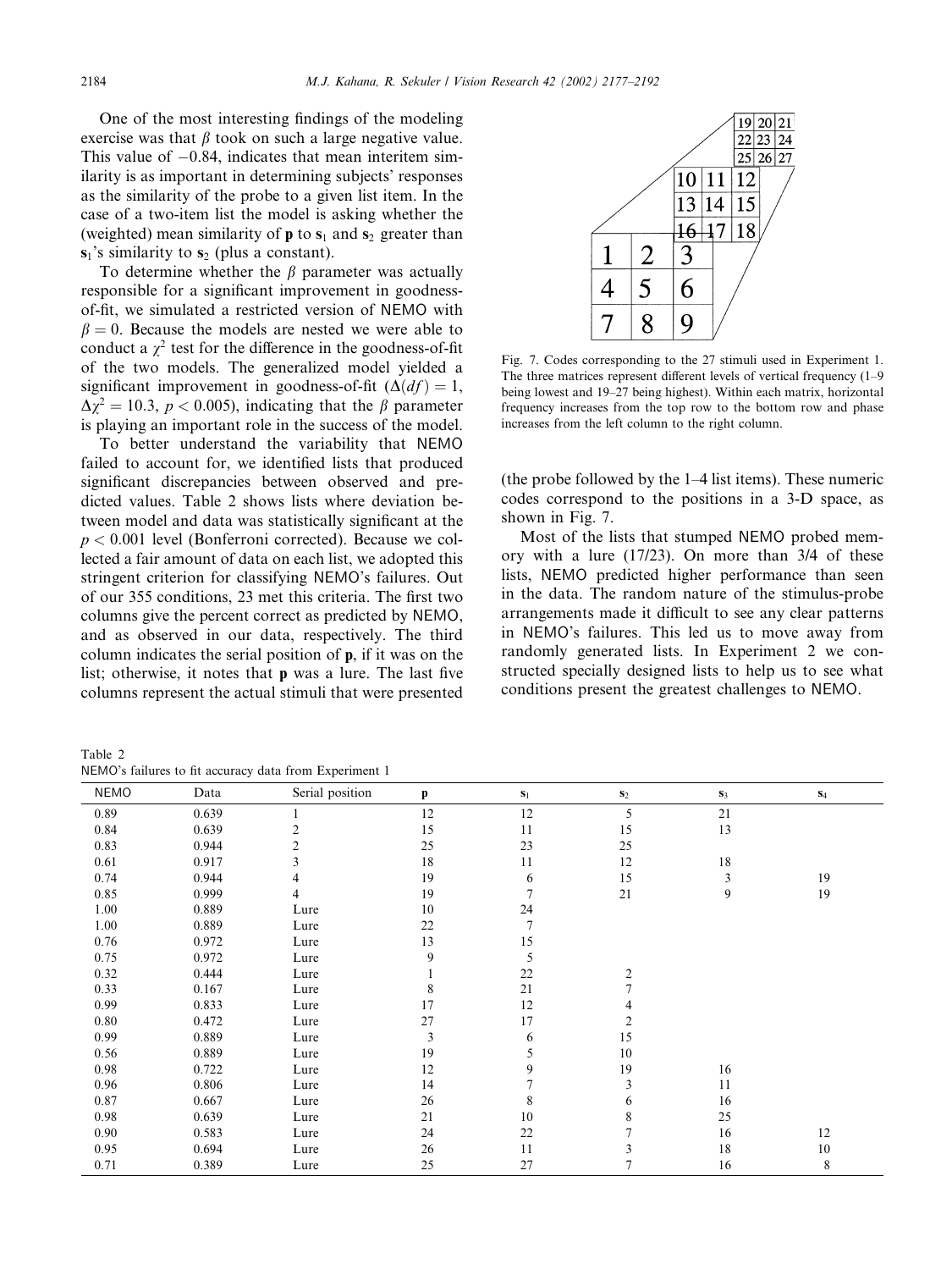## 6. Experiment 2

#### 6.1. Subjects

Subjects were eight undergraduate and graduate students who participated for payment. Each participant gave 1500 trials across five sessions. All had normal contrast sensitivity as measured with Pelli–Robson charts.

#### 6.2. Methods

Although NEMO accounted for a fair portion of the variance in performance on individual lists in Experiment 1(see Fig. 6), the random selection of stimuli in that experiment limited our ability to examine effects of interstimulus similarity because that variable was not specifically controlled. We therefore designed and used sets of stimuli that embodied various patterns of interstimulus similarity. To simplify experimental design and to limit the number of trials, we used only lists comprising two stimuli,  $s_1$  and  $s_2$ . Each list was followed by a probe item, p and as before, the probe was equally often a lure, or one of the study items. Stimuli were drawn from a 3-D stimulus space based on the same dimensions as Experiment 1, but allowing a somewhat wider variation along the phase dimension. NEMO's estimates of noise on the three stimulus dimensions were used to provide a rough scale of stimulus distances, transforming such distances into a similarity metric.

For Experiment 2, stimuli and probes for each trial were constrained to lie along a single vector oriented in a known direction in stimulus space. We call these lists constructed stimulus-vectors (CSVs). For each CSV, stimuli were chosen so that the centroid of the first two stimuli lay near the center of the 3-D scaled-stimulus space. In physical units, that central value was 1.97 cyc/ deg, 1.97 cyc/deg, and 1.97 rad, for vertical frequency, horizontal frequency, and phase, respectively. Additionally, the location of each stimulus in scaled stimulus space was randomly jittered (by adding a Gaussian random variable with mean zero and standard deviation  $=$ 0.09) for each trial; this reduced the value of absolute phase or absolute frequency as potential cues, and discouraged subjects from forming symbolic strategies (Magnussen, Idas, & Myhre, 1998). Table 3 gives the minimum and maximum boundary values for the 3-D space from which all stimuli, study stimuli as well as

| Table 3                                                 |  |  |  |  |
|---------------------------------------------------------|--|--|--|--|
| Boundary values for space from which stimuli were drawn |  |  |  |  |

|         | Vertical fre- | Horizontal fre-<br>quency (cyc/deg) quency (cyc/deg) | Phase (rad) |
|---------|---------------|------------------------------------------------------|-------------|
| Minimum | 0.704         | 1.164                                                | 1.13        |
| Maximum | 3.216         | 2.664                                                | 2.797       |

probes, were drawn. Comparing the values of maximum/ minimum for the various dimensions conveys the scaling factor we applied to each dimension in the stimulus space.

On some trials, all stimuli (including probes) varied along just a single dimension, e.g., horizontal frequency, with the remaining two dimensions held constant; on other trials, stimuli varied simultaneously along all three dimensions. 1-D and 3-D CSVs appeared equally often and in random order. (Fig. 8 illustrates our seven different CSV orientations.) In all cases, the positions of  $s_1$ and  $s_2$  were oriented in a single direction through the stimulus spacing, moving from low to high values along the various dimensions. Our reason for doing this was to limit the number of conditions so that we could obtain a sufficient number of repetitions of each list for each subject. It will be important to determine, in future studies, whether the results would differ for different directions through stimulus space.

Scaling of the stimuli, based on the application of NEMO to data from Experiment 1, predicted that the three 1-D CSVs would produce approximately equal performance. In creating the 3-D CSVs we normalized the distances along each dimension so that the Euclidean distance, scaled for each dimension in the same way as for the 1-D CSVs, would be preserved across all CSV conditions. The 3-D CSVs would produce equal performance to the 1-D CSVs if (i) perceptual distances were Euclidean, (ii) the space was isotropic, and (iii) the covariances among the dimensions were all zero.

In addition to varying a CSV's orientation in stimulus space, we generated 12 types of lists with different similarity relations among items in a list. This arrangement is most easily seen for lists on which  $s_1$  and  $s_2$  varied along just one stimulus dimension. When that sole dimension of difference was vertical frequency,  $s_2$  was either 0.38 or 0.76 cycles/deg higher than  $s<sub>1</sub>$ . When the study stimuli differed in horizontal frequency alone,  $s_2$ was either 0.21 or 0.42 cycles/deg higher than  $s_1$ . Finally, when phase was the sole differentiating dimension,  $s_2$ was either  $0.25$  or  $0.50$  rad greater than  $s<sub>2</sub>$ . This arrangement, in which  $s_1$  and  $s_2$  were either relatively near to or far from one another, made it easier to determine whether episodaic recognition performance was affected by the difference between study items.

For target trials we factorially manipulated the serial position of the probe (i.e., testing either  $s_1$  or  $s_2$ ), and the distance between the two study items (near or far). For the lure trials, we factorially varied the distance between the study items, and the distance between the lure and either  $s_1$  or  $s_2$ . For example, in one type of list,  $s_1$  and  $s_2$ were similar to one another, and the probe, p, was a lure more similar to  $s_2$  than to  $s_1$ ; in another type of list, **p** was similar to  $s_1$ , and  $s_2$  was dissimilar to  $s_1$ . Altogether there were eight types of lure trials, but only four types of target trials. We doubled-up the number of repetitions of the target trials in order to equate the overall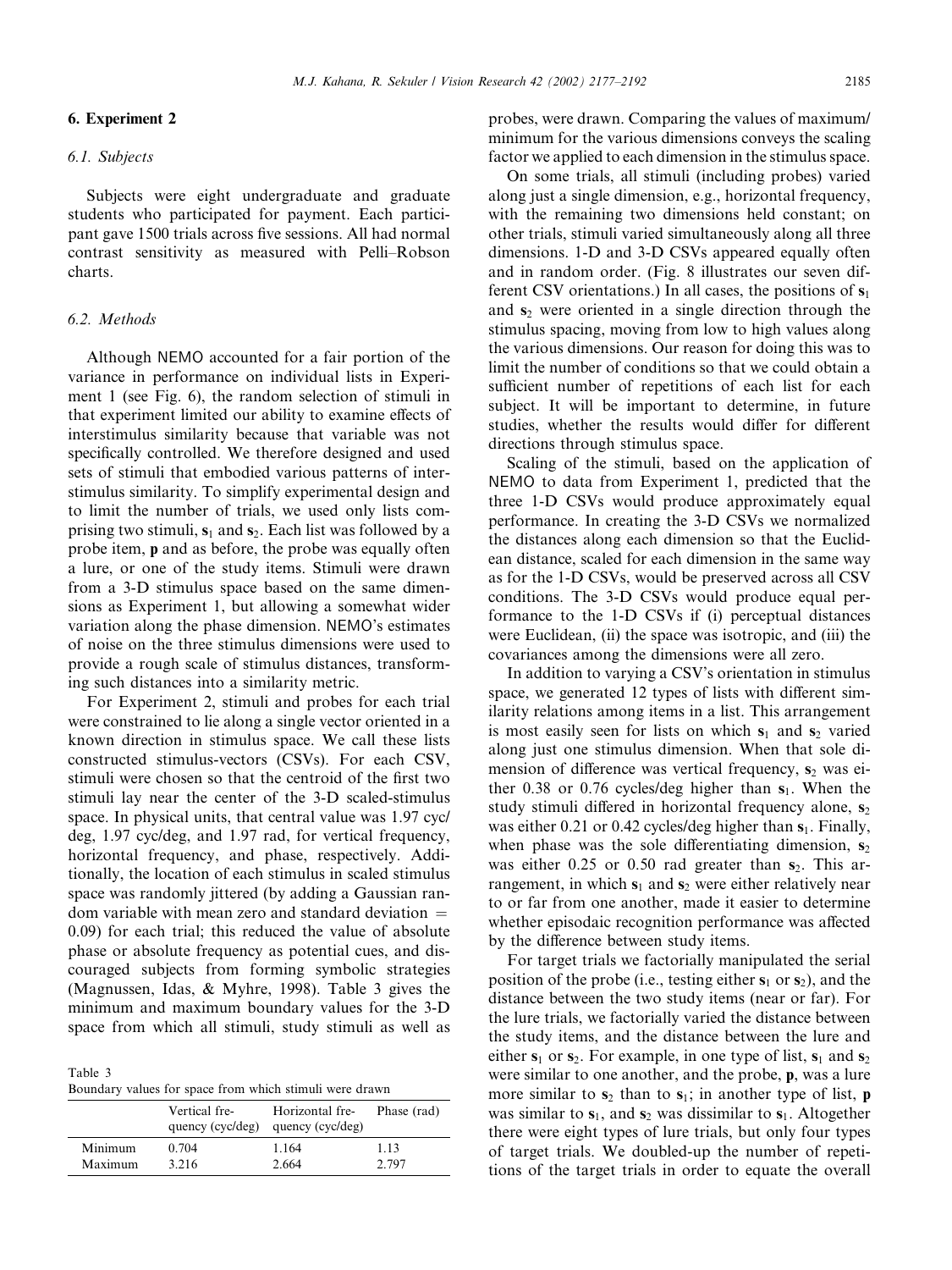## 1-D Constructed stimulus vectors



Fig. 8. Illustration of the seven constructed stimulus vector types used in Experiment 2.

number of target and lure trials. It is important to bear in mind that all stimuli in a list, including any lure, were constrained to lie along some straight line in the multidimensional stimulus space.

# 6.3. Results

We compared recognition memory for various CSVs. Fig. 9 shows hit and false alarm rates for CSV's of different orientations in stimulus space. Both hit and false alarm rates are essentially the same for the four 3- D directions (leftmost bars in Fig. 9). This equality suggests that, for our stimuli, there were no severe anisotropies in the psychological stimulus space.

Although recognition for 1-D vertical-differences only is equivalent to the 3-D cases, the three 1-D stimulus dimensions are not equivalently affected by interference within a list. For CSVs oriented along the dimension of horizontal frequency (whose list items did not differ in



Fig. 9. Hit and false alarm rates for the different CSV types in Experiment 2 (see Fig. 8).

either phase or vertical frequency) both hit and false alarm rates were comparable to those of the 3-D CSVs. For CSVs oriented along the phase dimension, the false alarm rate rose by a factor of five, whereas the hit rate only rose slightly (see Fig. 9). Apparently, subjects found lures that differed from the study items only in phase very tempting. A similar, but smaller effect, was observed for CSVs oriented along the horizontal frequency dimension. This may be a sign that the other, vertical, dimension drew more attention, perhaps because the harmonic and its phase were defined along that dimension. This possibility remains to be tested.

#### 6.4. NEMO's fit to the data from Experiment 2

Fig. 10 shows that NEMO provides a good fit to the accuracy data from across the 84 CSVs. Considering that we were fitting data from so many lists with such varying performance, the observed correlation between theory and data  $(r = 0.90)$  was respectable. Furthermore, as compared with Experiment 1, NEMO accounted for an additional 17% of the variance in subjects' performance. It is likely that part of this improved fit was a consequence of the reduced variability associated with each of the 84 CSVs (as compared with the 355 randomly generated lists of Experiment 1).

Table 4 gives the best fitting model parameters derived from the genetic algorithm. After correcting for the differences in weightings of the three dimensions, the noise associated with storing each of the three dimensions were not significantly different from one another. Capturing the substantial effects of study-test lag on performance, NEMO reduced the contribution of the first list item by about a third in computing summed similarity.

Application of NEMO to Experiment 2 also revealed that summed similarities effect on decisions is moderated by interstimulus similarity. This is seen in the large negative value of the  $\beta$  parameter (-0.52 in this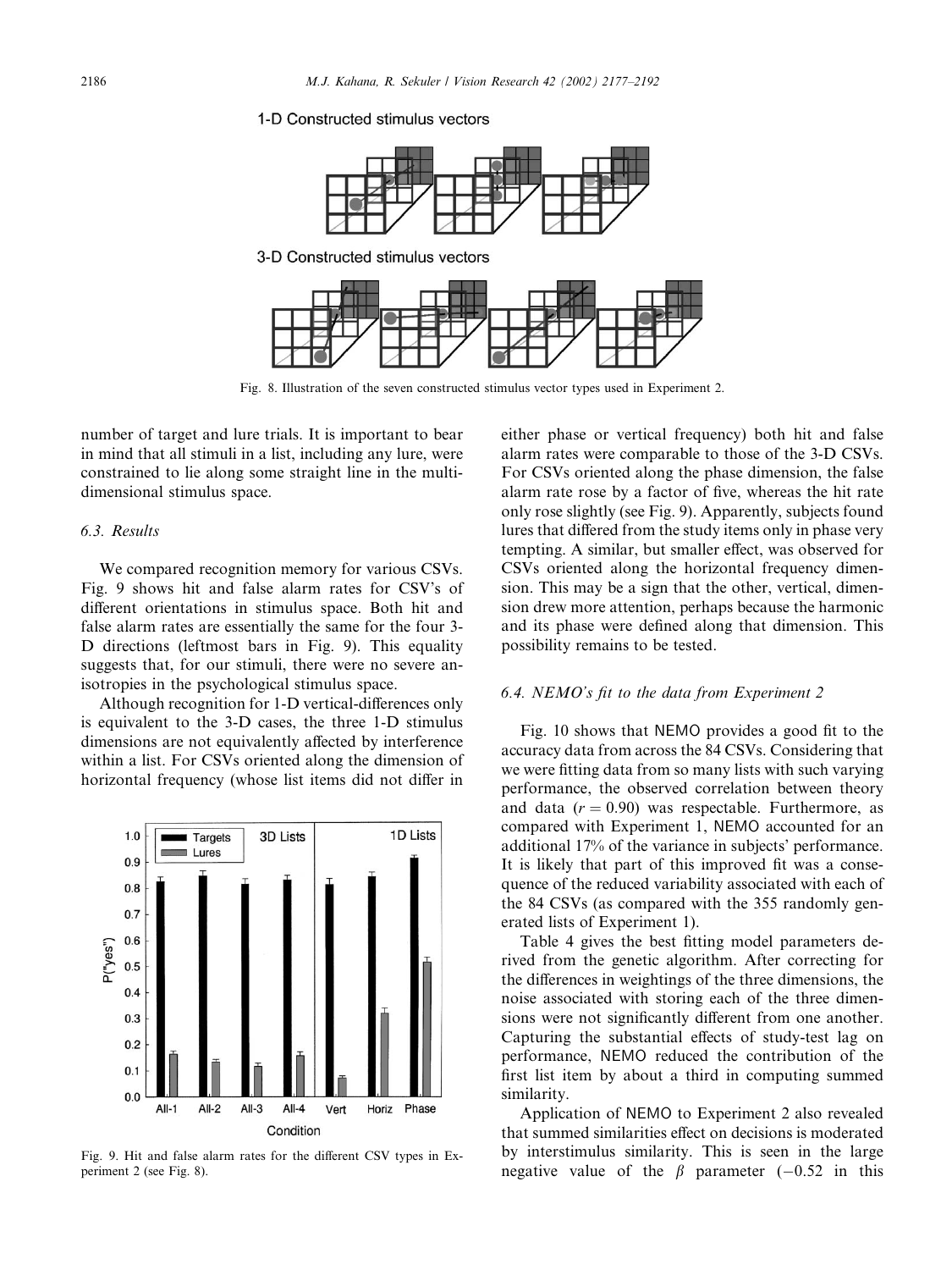

Fig. 10. NEMO's fit to accuracy data from each of the 84 lists used in Experiment 2. Observed and predicted results are plotted against one another. The symbols A and B denote targets from serial positions 1 and 2, respectively. The symbols 1–8 denote eight classes of lure trials that differ in the arrangement of  $s_1$ ,  $s_2$ , and **p** along the constructed stimulus vector:  $\mathbf{p}-\mathbf{s}_1-\mathbf{s}_2$ ,  $\mathbf{s}_1-\mathbf{s}_2-\mathbf{p}$ ,  $\mathbf{p}-\mathbf{s}_1-\mathbf{s}_2$ ,  $\mathbf{s}_1-\mathbf{s}_2$ ,  $\mathbf{s}_1-\mathbf{s}_2$ ,  $\mathbf{s}_1-\mathbf{s}_2$ ,  $\mathbf{s}_1-\mathbf{s}_2$  $s_2-p$ ,  $s_1-s_2-p$ , respectively, with the values along the relevant dimensions increasing from left to right. These conditions represent the factorial combinations of (a) short and long distances between  $s_1$  and  $s<sub>2</sub>$ , (b) short and long distances between **p** and the nearest exemplar, and (c)  $\mathbf{p}$ 's that are nearer to  $\mathbf{s}_1$  vs.  $\mathbf{p}$ 's that are nearer to  $\mathbf{s}_2$ .

Table 4 Best fitting parameter values for NEMO's fit to the data from Experiment 2

| Parameter               | Value   |  |
|-------------------------|---------|--|
| $\sigma_{f_v}$          | 0.028   |  |
| $\sigma_{f_\text{h}}$   | 0.045   |  |
| $\sigma_{\phi_{\rm v}}$ | 0.44    |  |
| $W_{V}$                 | 1.0     |  |
| W <sub>h</sub>          | 1.0     |  |
| $w_{\phi_{v}}$          | 0.066   |  |
| $\alpha$                | 0.65    |  |
| β                       | $-0.58$ |  |
| $\tau$                  | 10.7    |  |
| $\mathcal{C}_{0}$       | 1.0     |  |
| <b>RMSD</b>             | 0.09    |  |

Experiment) indicating that when interstimulus similarity is high subjects are less likely to say ''yes'' than when it is low.

As in Experiment 1, we wanted to determine whether the  $\beta$  parameter was actually responsible for a significant improvement in goodness-of-fit, we simulated a restricted version of NEMO with  $\beta = 0$ . For this probesimilarity only variant, the RMSD value increased over 40% (from 0.091 to 0.131). Utilizing the fact that models are nested, we conducted a  $\chi^2$  test for the difference in the goodness-of-fit of the two models. This comparison revealed a highly significant increase in goodness-of-fit

for the generalized model  $(\Delta(df) = 1, \Delta\chi^2 = 10.8,$  $p < 0.005$ ). This result, replicated in both experiments, shows that interstimulus similarity is an important factor in predicting recognition memory judgments. This result suggests that we ought to rethink the classic summed similarity framework.

Table 5 shows conditions where NEMO's deviation from the observed accuracy met the same stringent criterion as we used in Experiment 1 ( $p < 0.001$  level, Bonferroni corrected). Only 4/85 conditions met this criterion (compared with 23/355 in Experiment 1). All four of these were 'lure' CSVs in which the list items and the probe only varied along the phase dimension. This result is striking given that there were only eight CSVs of this type.

Taking a closer look at the four model failures we can see that when **p** was near  $s_1$  (in phase), NEMO was far less accurate than actual subjects, whereas when p was near  $s<sub>2</sub>$ , NEMO was far more accurate than subjects. In fact, in this last case, subjects misclassified the lure as a study item on nearly 3/4 of the trials despite the fact that the items were widely separated in stimulus space. When the lure is exactly the same distance from the wellremembered,  $s_2$ , but near the poorly remembered  $s_1$ , performance goes up when the model predicts that it should go down (because of increased summed similarity). Although the interstimulus similarity parameter,  $\beta$ , moderates the summed similarity effect to some extent, it cannot counteract this huge bias seen in subjects performance.

## 7. General discussion

We have assessed and modeled episodic recognition memory for simple 2-D textures. The experimental paradigm for this work was Sternberg's (Sternberg, 1966, 1975) widely-used test of short-term recognition memory. It is important to reinforce the essential difference between episodic recognition memory and more common approaches to visual recognition. In our task, on each trial, subjects judged whether a probe item had been in the immediately preceding set of study textures. These textures varied from trial to trial. As a result of the sampling process that generated sets of study items, over time a subject would have equal exposure to all possible stimuli. Thus, subjects could not rely on a global sense that some probe was familiar or had been seen before––the typical judgment used to assess visual recognition. Instead, subjects had to judge whether the probe had been an element in the immediately preceding episode. Success in our experiments requires that subjects distinguish the most recent set of study textures from ones previously seen. In studies of non-episodic visual recognition and visual learning accumulation of experience over trials improves performance; in our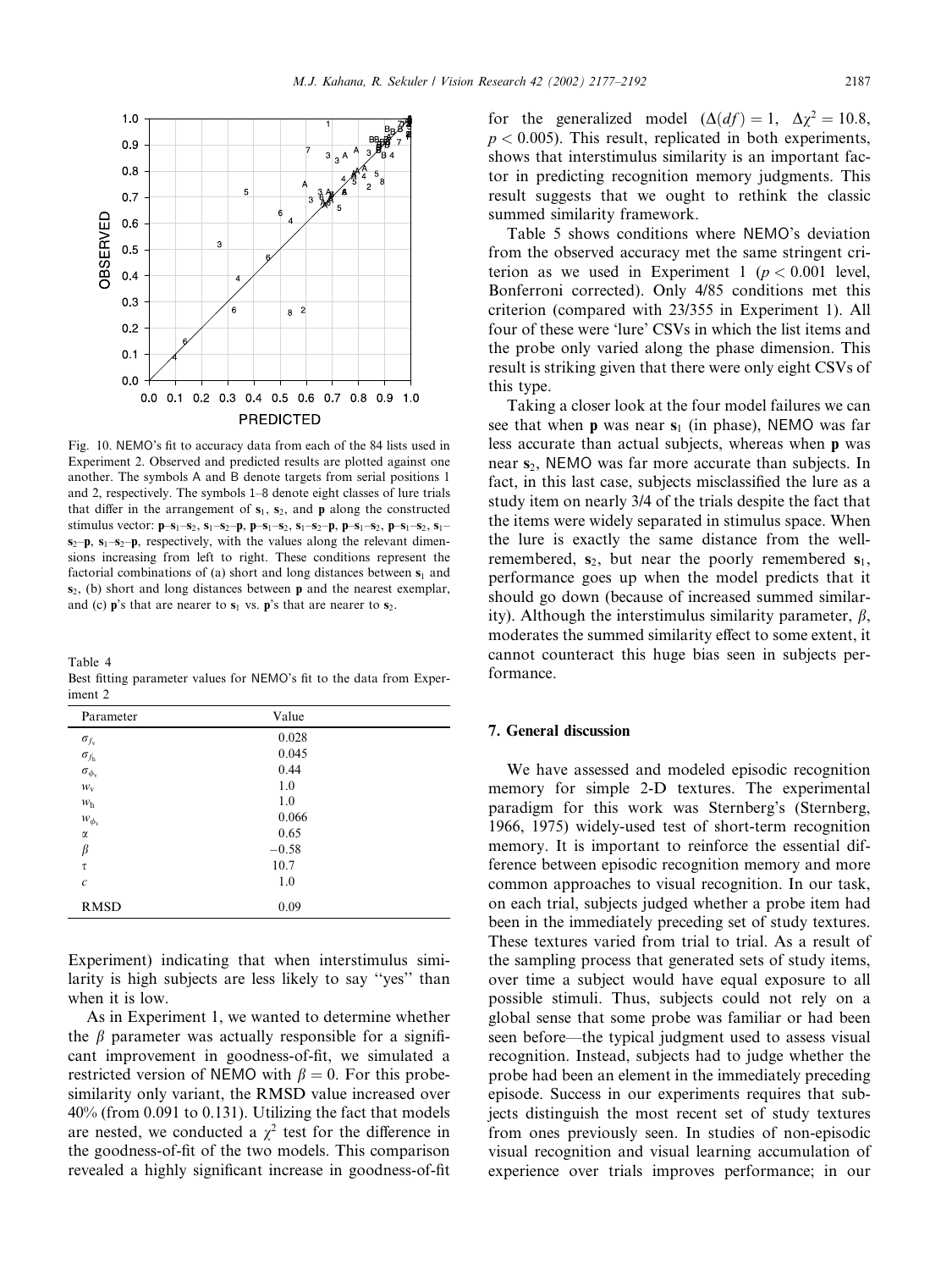| $\cdots$ $\cdots$ $\cdots$ $\cdots$ $\cdots$ $\cdots$ $\cdots$ $\cdots$ $\cdots$ $\cdots$ $\cdots$ $\cdots$ $\cdots$ $\cdots$ $\cdots$ $\cdots$ $\cdots$ $\cdots$ |      |                   |                     |                      |                     |                     |                        |         |         |           |  |
|-------------------------------------------------------------------------------------------------------------------------------------------------------------------|------|-------------------|---------------------|----------------------|---------------------|---------------------|------------------------|---------|---------|-----------|--|
| <b>NEMO</b>                                                                                                                                                       | Data | $\mathbf{s}_1(v)$ | $\mathbf{s}_{1}(h)$ | $\mathbf{s}_1(\phi)$ | $\mathbf{s}_{2}(v)$ | $\mathbf{s}_{2}(h)$ | $\mathbf{s}_{2}(\phi)$ | p(v)    | p(h)    | $p(\phi)$ |  |
| 0.69                                                                                                                                                              | 0.98 | $-0.12$           | $-0.12$             | l .01                | $-0.12$             | $-0.12$             | 1.80                   | $-0.12$ | $-0.12$ | 0.23      |  |
| 0.61                                                                                                                                                              | 0.88 | $-0.12$           | $-0.12$             | 1.23                 | $-0.12$             | $-0.12$             | 1.63                   | $-0.12$ | $-0.12$ | 0.45      |  |
| 0.59                                                                                                                                                              | 0.27 | $-0.10$           | $-0.10$             | .14                  | $-0.10$             | $-0.10$             | 1.92                   | $-0.10$ | $-0.10$ | 2.71      |  |
| 0.38                                                                                                                                                              | 0.72 | $-0.11$           | $-0.11$             | . 09                 | $-0.11$             | $-0.11$             | 1.88                   | $-0.11$ | $-0.11$ | 0.70      |  |

Table 5 NEMO's failures to fit accuracy data from Experiment 2

task, however, memories carried over from previous episodes could undermine performance unless they were segregated from the most recent memories (Howard & Kahana, 1999, 2002b).

In Experiment 1, list items were drawn randomly and without-replacement from 27 distinct positions in our 3- D stimulus space. We varied list length (1–4 gratings) from trial to trial, and on trials where the probe was a list member, it was equally often chosen from among the different list positions. In Experiment 2 list length was fixed at two items, which, together with the probe, were chosen so that their physical features varied along a vector of known orientation in stimulus space (CSV). On some trials, all stimuli (including probes) varied along just a single dimension, with the remaining two dimensions held constant; on other trials, stimuli varied simultaneously along all three dimensions. In addition, we varied the interstimulus distances along the CSVs.

Experiment 1 produced a substantial list-length effect: recognition performance declined as additional items were added to the set of study items. But this result was almost entirely explained by a recency effect (superior performance for the list's most recent items). In contrast to our experiments' robust recency effects, the same recognition paradigm used with verbal stimuli tends to produce very weak recency effects (Sternberg, 1975). Moreover, with verbal stimuli the list-length effect tends to be strong even when the recency effect is absent (Sternberg, 1966). This pattern of results with verbal stimuli can be easily understood as a consequence of rehearsal. For example, if the interval before the probe exceeds a second or so, subjects could easily use verbal or symbolic labels to cycle through some or all the study items. This could functionally rearrange the serial positions of the rehearsed items. Such a rearrangement would subvert effects associated with the serial order in which study items had been originally presented. Our visual stimuli are quite difficult to name and therefore are difficult to rehearse. This preserves the effects of recency, as seen in all of our studies, even after a delay of several seconds.

Over the years, researchers have observed many differences in memory for words and memory for pictures (e.g. Grady, McIntosh, Rajah, & Craik, 1998). Seemingly, our stimulus textures might seem more akin to pictures than to words, we hesitate to lump our results with most results on memory for pictures. Most studies of memory for pictures have used images that are sufficiently distinct from one another that subjects can give each some compact, natural verbal label. If enough time separates successive stimuli, we believe that the activation of such labels converts an image-memory task into one that is mediated by verbal labels.

#### 7.1. NEMO––a noisy exemplar model

We chose stimuli constructed from simple, easily varied, visual components so that we could more readily determine the effects of interstimulus similarity on recognition memory. Considering that theories of recognition memory are almost always based on similarity computations (e.g., Hintzman, 1988; Humphreys et al., 1989; Murdock, 1997; Norman & O'Reilly, submitted for publication; Shiffrin & Steyvers, 1997), it is surprising that there are virtually no data on these effects. The reason for this is that the empirical literature is based almost exclusively on verbal materials whose similarity relations are hard to assess, and even harder to manipulate in a parametric fashion. The main purpose of our studies was to exploit the well-defined similarity relations among list items to account for recognition performance at the level of individual lists. This allows us to evaluate theories of recognition memory, which are based heavily on similarity computations among stored representations. With verbal stimuli the lack of a clear metric of interstimulus similarity makes it extremely difficult to test these theories.

Drawing on elements of both exemplar and decision bound similarity-based models, we developed NEMO, which we applied to data from both experiments. NEMO is a close cousin of Nosofsky's exemplar-retrieval model, GCM (Nosofsky, 1986, 1992; Nosofsky & Alfonso-Reese, 1999) and the Estes-Hintzman array models (Estes, 1986; Hintzman, 1986, 1988). Like GCM and the array models, NEMO assumes multiplexing of memories: each seen item is stored as a separate representation. Recognition decisions are then based on the summed pairwise similarity between the probe and each of the stimulus representations. As in GCM, similarity is an exponential-power function of perceptual distance (see Eq. (1)), and each dimension comprising the stimulus is weighted by a separate attentional factor.

NEMO departs from GCM, and other summed similarity models, in two fundamental ways. First, we as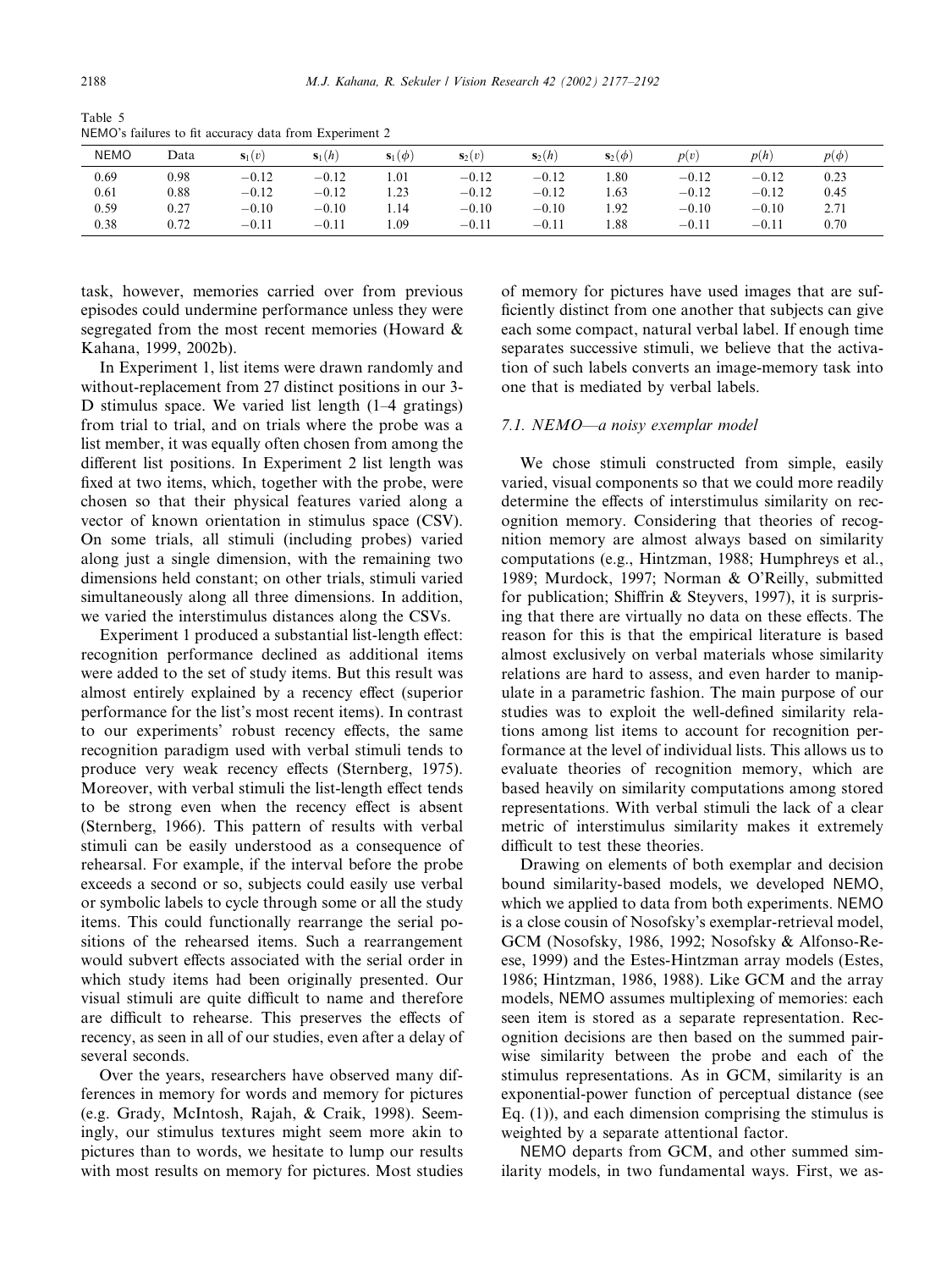sume that the stored representation of each stimulus is imperfect. To each stored representation is added a noise vector,  $\epsilon$ , whose components are mean-zero Gaussians with variances varying with the dimension and the recency of the item's occurrence. At this early stage of development of the model, we chose to make no distinction between external and internal sources of noise (Pelli & Farell, 1999). By using this noise term, we can adopt a fully deterministic decision rule (e.g., Ashby & Maddox, 1998). Variability in subjects' responses is modeled by the sampling of each item from its noisy representation. To simulate forgetting, we assume that the most recent stimulus contributes the most to the summed similarity and that earlier items contribute less and less. Stimulus-dependent noise varies across dimensions, but the rate of forgetting does not.

Second, NEMO departs from traditional summed similarity models (not just GCM, but all of the exemplar, prototype and global matching models) by assuming that subjects' responses are determined not only by the similarity between list items and the probe, but also by the similarities among list items themselves. This, together with the noisy coding of exemplars, distinguishes NEMO from most exemplar models of categorization and recognition.

We fit two versions of NEMO to data on individual lists in Experiments 1and 2. The first, restricted version, adopted the standard assumption that the summed similarity between the probe and each of the studied items drives the recognition decision. The generalized version of NEMO assumed that interitem similarity also contributes to recognition decisions.

In both experiments, only the generalized version of NEMO provided a good fit to data from individual lists of stimuli. The generalized model provided a significantly improved fit over the restricted model. This finding has important implications for summed similarity models of recognition (Clark & Gronlund, 1996; Estes, 1986; Hintzman, 1988; Murdock & Kahana, 1993; Nosofsky, 1992; Nosofsky & Alfonso-Reese, 1999; Shiffrin & Steyvers, 1997). In particular, summed similarity models only consider probe-to-stimulus similarities. Our findings require that the summed similarity framework be modified to include interstimulus similarity, as we have done in NEMO.

Our finding that interitem similarity plays a crucial role in recognition decisions involving visual textures raises the question of whether this factor plays a role in recognition memory studies more generally. In the study of verbal recognition memory the similarity relations among stimuli tend to be relatively uniform. Investigation of similarity effects in these studies generally limit themselves to comparing categorized (i.e., similar) and random (i.e., dissimilar) words lists. Furthermore, the absence, until quite recently (Howard & Kahana, 2002a; Landauer & Dumais, 1997), of similarity measures for

arbitrary pairs of words has made it impossible to take the analysis of recognition memory down to the level of the individual list. One could, of course, potentially generate lists of verbal stimuli with complex interstimulus similarity structures, analogous to our studies of visual textures. Designing such word lists, however, would require assumptions about the relative salience of semantic, phonological, and orthographic similarity, and there is reason to suspect that these factors differentially impact different forms of verbal episodic memory (Crowder, 1976; Murdock, 1974).

# 7.2. Limitations of NEMO

There were several lists, especially in Experiment 1, where NEMO's predictions departed drastically from observation. These failures of the model may be due to one or more of the simplifying assumptions we have made.

First, we have assumed independence of noise along each of the stimulus dimensions (i.e., the covariances associated with  $\epsilon$  were set to zero). We compared recognition memory for various CSVs. Fig. 9 shows hit and false alarm rates for CSV's of different orientations in stimulus space. Both hit and false alarm rates were essentially the same for all four of the 3-D orientations of our CSVs (leftmost bars in Fig. 9). This equality suggests that there are no glaring anisotropies in the perceptual space in which the stimuli are represented. However, the overall difference between the 3-D and the 1-D cases suggests that there may in fact be interactions between the stimulus dimensions. In particular, this means that stimuli spaced at equal distances are less similar when variation is along one dimension than when it is along three dimensions. This would be consistent with a positive covariance among two or more of the three stimulus dimensions.

One compelling reason for exploring memory with stimuli like the ones we used is the good understanding afforded of how early vision encodes such stimuli. Beginning in the late 1960's, several models have successfully linked visual discrimination directly to responses generated within ensembles of frequency and orientation-tuned, simple neurons in area V1. Olzak and Wickens (1997), among others, have pointed out the limitations of direct-access, multiple-channel models in explaining perception of real objects and scenes. The outputs of channels in early vision, they argue, must be combined in order to represent object features and segregate objects from one another. With our compound textures, such neural combination could generate higher-order configural features (e.g., crossing patterns) that could be used by vision and memory. The importance and utility of such configural cues can be assessed only from experiments that specifically manipulate such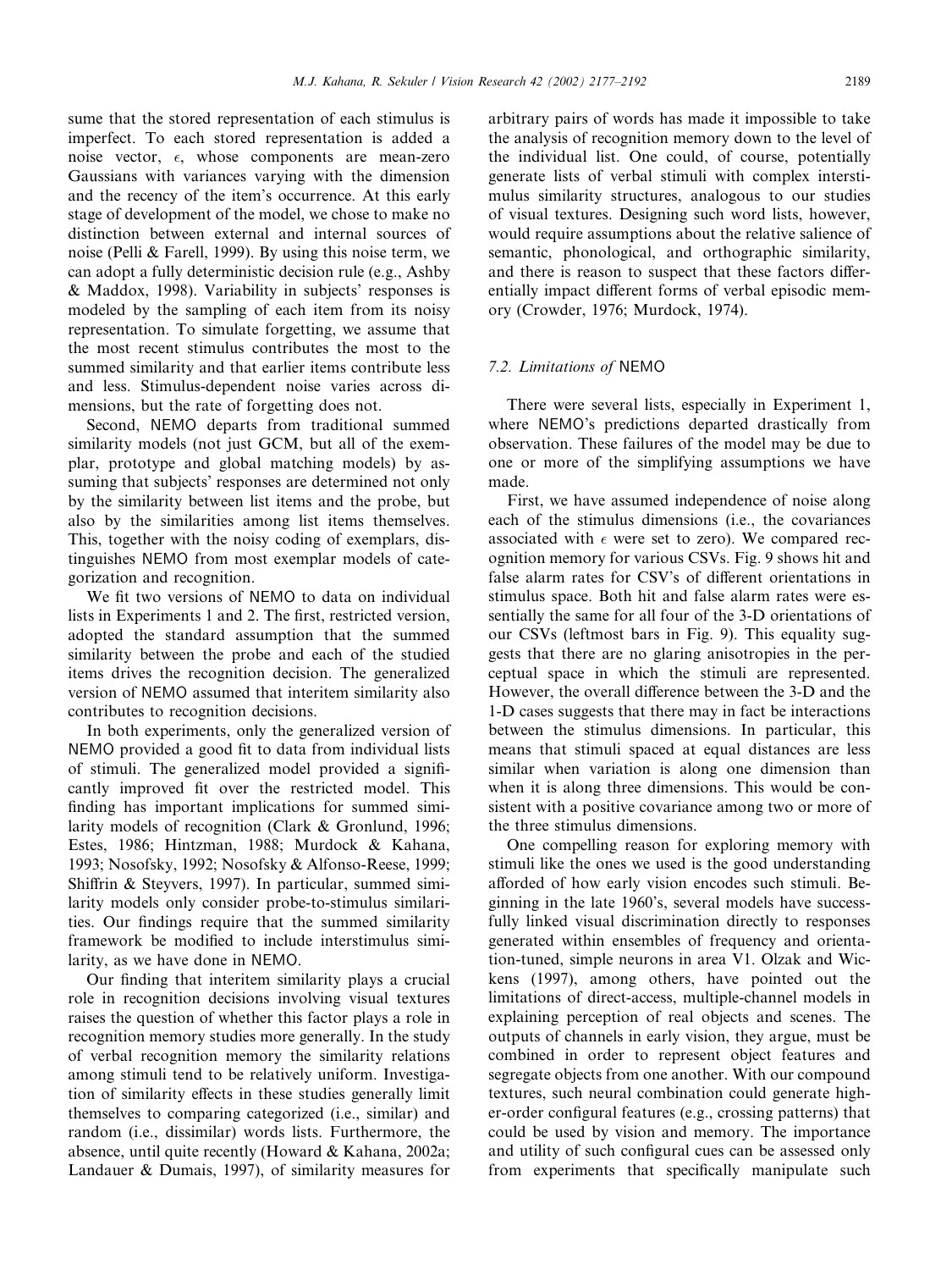potential cues, pitting them against frequency and phase information. From a NEMO perspective, configural cues would appear as an interaction between stimulus dimensions. By setting model covariances to zero, we have implicitly assumed that such interactions are negligible.

A second, and perhaps even more serious simplifying assumption is that all three stimulus dimensions were affected by equal rates of forgetting. We made this assumption to limit the number of free parameters, but it clearly needs examination in experiments whose sets of study-test items are designed specifically for that purpose.

Third, our implementation of NEMO represents stimuli within a perceptual space whose dimensions are based on the three dimensions manipulated in our experiments, namely, vertical frequency, horizontal frequency, and relative spatial phase. The fact that we manipulated three dimensions does not guarantee, of course, that the perceptual and mnemonic representations of the stimuli were 3-D, or, if they were, that the encoded dimensions were the ones we intended. Sensory research describes circumstances in which the number of encoded dimensions either exceeds the number of physical dimensions in the stimulus, or falls short of that number. For example, severely color deficient individuals fail to encode one or more dimensions present in chromatic stimuli, collapsing one or more dimensions of stimulus space. Or, for an opposite example, Kahana and Bennett (1994) showed that a single physical dimension, the relative phase of components in a compound grating, was processed perceptually as two dimensions, sine and cosine components, with differing sensitivities. Our data do not allow us to rule out the possibility that vision and memory actually operate on more than three dimensions, where the extra dimensions are created from non-linear combinations of the original three.

As a pre-requisite to extend NEMO to accommodate other types of visual stimuli, it will be important to verify that memory for such stimuli are as temporally robust as memory for our texture stimuli proved to be. Caution is needed because Hole (1996) showed that memory for the distance between two points diminishes within a few seconds; a similar, presumably related result occurs with memory for vernier offsets (Fahle & Harris, 1992), or for memory of the position of a previously seen single dot (Sheth & Shimojo, 2001). Rapid loss of visual information has also been reported when subjects attempt to remember the contrast of some stimulus (Magnussen et al., 1996). Clearly, any application of NEMO to new stimulus dimensions will have to be preceded by experiments that either verify the temporal robustness of those dimensions or construct additional parameters that capture time-dependent changes in memory.

#### 8. Conclusions

We showed that NEMO, whose decisions are based on both the summed similarity of the probe to the exemplars, and the summed similarities among the exemplars, can account for recognition accuracy on individual stimulus lists. The introduction of interexemplar similarity into the summed similarity framework substantially improved NEMO's fit to the data from individual lists in each of two experiments. In particular, subjects' tendency to say 'yes' to a lure decreased with increasing interitem similarity. The introduction of interexemplar similarity to our model represents a significant departure from the standard summed similarity framework that only considers the similarity between probes and list items. An important question for future research is to assess whether our findings regarding the role of interexemplar similarity can be seen for other, more complex classes of stimuli. In addition it will be important to compare NEMO with other classes of models, including those that do not rely on computations of summed similarity (e.g., Ashby & Maddox, 1998).

# Acknowledgements

The authors acknowledge support from National Institutes of Health grant MH55687. Some of this work was presented at the 1999 Meeting of the Association for Research in Vision and Ophthalmology. The authors thank Dan Rizzuto for introducing us to the use of genetic algorithms for non-linear optimization and for programming assistance. We also thank Arye Elfenbein for assistance with data collection. Correspondence concerning this article may be addressed to either Michael Kahana or Robert Sekuler, Volen National Center for Complex Systems, MS 013, Brandeis University, Waltham, MA 02254-9110.

#### References

- Ashby, F. G., & Maddox, W. T. (1998). Stimulus categorization. In A. A. J. Marley (Ed.), Choice, decision, and measurement: essays in honor of R. Duncan Luce (pp. 251-301). Mahwah, NJ: Erlbaum.
- Ashby, F. G., & Perrin, N. A. (1988). Toward a unified theory of similarity and recognition. Psychological Review, 95, 124–150.
- Blake, R., Cepeda, N. J., & Hiris, E. (1997). Memory for visual motion. Journal of Experimental Psychology: Human Perception and Performance, 23(2), 353–369.
- Blaser, E., Pylyshyn, Z. W., & Holcombe, A. O. (2000). Tracking an object through feature space. Nature, 408, 196–199.
- Brainard, D. H. (1997). The psychophysics toolbox. Spatial Vision, 10, 433–436.
- Chappell, M., & Humphreys, M. (1994). An auto-associative neural network for sparse representations: Analysis and application to models of recognition and cued recall. Psychological Review, 101, 103–128.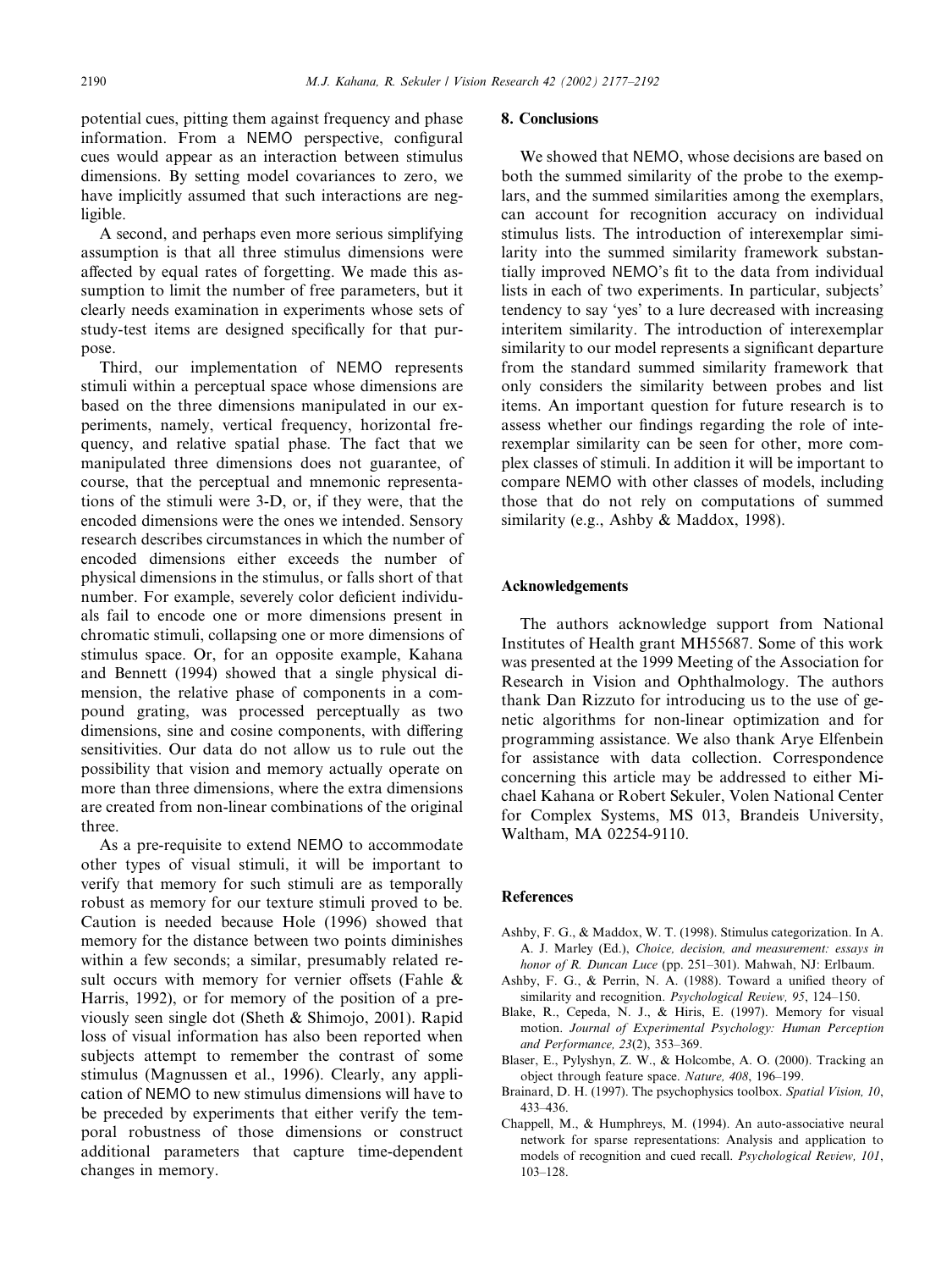- Clark, S. E., & Gronlund, S. D. (1996). Global matching models of recognition memory: How the models match the data. Psychonomic Bulletin and Review, 3, 37–60.
- Crowder, R. G. (1976). Principles of learning and memory. Hillsdale, NJ: Erlbaum.
- De Valois, R. L., & De Valois, K. K. (1988). Spatial vision. New York: Oxford University Press.
- Edelman, S. (1999). Representation and recognition in vision. Cambridge, MA: MIT Press.
- Ennis, D. M., Palen, J., & Mullen, K. (1988). A multidimensional stochastic theory of similarity. Journal of Mathematical Psychology, 32, 449–465.
- Estes, W. K. (1986). Array models for category learning. Cognitive Psychology, 18, 500–549.
- Estes, W. K. (1994). Classification and cognition. Oxford, UK: Oxford University Press.
- Fahle, M., & Harris, J. P. (1992). Visual memory for vernier offsets. Vision Research, 32, 1033–1042.
- Geisler, W. S., & Albrecht, D. G. (1997). Visual cortex neurons in monkeys and cats: Detection, discrimination, and identification. Visual Neuroscience, 14, 897–919.
- Grady, C. L., McIntosh, A. R., Rajah, M. N., & Craik, F. I. M. (1998). Neural correlates of the episodic encoding of pictures and words. Proceedings of the National Academy of Sciences of the United States of America, 95, 2703–2708.
- Graham, N. V. S. (1989). Visual pattern analyzers. New York: Oxford University Press.
- Hintzman, D. L. (1986). ''Schema abstraction'' in a multiple-trace memory model. Psychological Review, 93, 411–428.
- Hintzman, D. L. (1988). Judgments of frequency and recognition memory in multiple-trace memory model. Psychological Review, 95, 528–551.
- Hockley, W. E., & Murdock, B. B. (1987). A decision model for accuracy and response latency in recognition memory. Psychological Review, 94, 341–358.
- Hole, G. J. (1996). Decay and interference effects in visuospatial shortterm memory. Perception, 25, 53–64.
- Howard, M. W., & Kahana, M. J. (1999). Contextual variability and serial position effects in free recall. Journal of Experimental Psychology: Learning, Memory, and Cognition, 25, 923–941.
- Howard, M. W., & Kahana, M. J. (2002a). When does semantic similarity help episodic retrieval? Journal of Memory and Language, 46, 85–98.
- Howard, M. W., & Kahana, M. J. (2002b). A distributed representation of temporal context. Journal of Mathematical Psychology, 46, 269–299.
- Humphreys, M. S., Bain, J. D., & Pike, R. (1989). Different ways to cue a coherent memory system: A theory for episodic, semantic, and procedural tasks. Psychological Review, 96, 208–233.
- Humphreys, M. S., Pike, R., Bain, J. D., & Tehan, G. (1989). Global matching: A comparison of the SAM, Minerva II, Matrix, and TODAM models. Journal of Mathematical Psychology, 33, 36–67.
- Kahana, M. J., & Bennett, P. J. (1994). Classification and perceived similarity of compound gratings that differ in relative spatial phase. Perception & Psychophysics, 55, 642–656.
- Kahana, M. J., & Loftus, G. (1999). Response time versus accuracy in human memory. In R. J. Sternberg (Ed.), The nature of cognition (pp. 322–384). Cambridge, MA: MIT Press.
- Kosslyn, S. M., Pascual-Leone, A., Felician, O., Camposano, S., Keenan, J. P., Thompson, W. L., Ganis, G., Sukel, K. E., & Alpert, N. M. (1999). The role of Area 17 in visual imagery: convergent evidence from PET and rTMS. Science, 284, 167–170.
- Landauer, T. K., & Dumais, S. T. (1997). A solution to Plato's problem: The latent semantic analysis theory of acquisition, induction, and representation of knowledge. Psychological Review, 104, 211–240.
- Leopold, D. A., O'Toole, A. J., Vetter, T., & Blanz, V. (2001). Prototype-referenced shape encoding revealed by high-level aftereffects. Nature Neuroscience, 4, 89–94.
- Maddox, W. T., & Ashby, F. G. (1996). Perceptual separability, decisional separability, and the identification–speeded classification relationship. Journal of Experimental Psychology Human Perception and Performance, 22, 795–817.
- Magnussen, S. (2000). Low-level memory processes in vision. Trends in Neuroscience, 23, 247–251.
- Magnussen, S., & Greenlee, M. W. (1999). The psychophysics of perceptual memory. Psychological Research, 62, 81–92.
- Magnussen, S., Greenlee, M. W., Asplund, R., & Dyrnes, S. (1990). Perfect visual short-term memory for periodic patterns. European Journal of Cognitive Psychology, 2, 345–362.
- Magnussen, S., Greenlee, M. W., Asplund, R., & Dyrnes, S. (1991). Stimulus-specific mechanisms of visual short-term memory. Vision Research, 31, 1213–1219.
- Magnussen, S., Greenlee, M. W., & Thomas, J. P. (1996). Parallel processing in visual short-term memory. Journal of Experimental Psychology: Human Perception and Performance, 22(1), 202–212.
- Magnussen, S., Idas, E., & Myhre, S. H. (1998). Representation of orientation and spatial frequency in perception and memory: a choice reaction-time analysis. Journal of Experimental Psychology: Human Perception and Performance, 24(3), 707–718.
- Masson, M. E. J. (1995). A distributed memory model of semantic priming. Journal of Experimental Psychology: Learning, Memory, and Cognition, 21, 3–23.
- McKinley, S. C., & Nosofsky, R. M. (1996). Selective attention and the formation of linear decision boundaries. Journal of Experimental Psychology: Human Perception and Performance, 22, 294–317.
- Mitchell, M. (1996). An introduction to genetic algorithms. Cambridge, MA: MIT Press.
- Murdock, B. B. (1974). Human memory: theory and data. Potomac, MD: Erlbaum.
- Murdock, B. B. (1997). Context and mediators in a theory of distributed associative memory (TODAM2). Psychological Review, 104, 839–862.
- Murdock, B. B., & Kahana, M. J. (1993). Analysis of the list strength effect. Journal of Experimental Psychology: Learning, Memory and Cognition, 19, 689–697.
- Nelder, J. A., & Mead, R. (1965). A simplex method for function minimization. Computer Journal, 7, 308–313.
- Norman, K. A., & O'Reilly, R. C. Modeling hippocampal and neocortical contributions to recognition memory: A complementary learning systems approach, submitted for publication.
- Nosofsky, R. M. (1986). Attention, similarity, and the identificationcategorization relationship. Journal of Experimental Psychology: General, 115, 39–57.
- Nosofsky, R. M. (1992). Exemplar-based approach to relating categorization, identification, and recognition. In F. G. Ashby (Ed.), Multidimensional models of perception and cognition (pp. 363–393). Hillsdale, NJ: Erlbaum.
- Nosofsky, R. M., & Alfonso-Reese, L. A. (1999). Effects of similarity and practice on speeded classification response times and accuracies: Further tests of an exemplar-retrieval model. Memory & Cognition, 27, 78–93.
- Nosofsky, R. M., & Palmeri, T. J. (1998). An exemplar-based random walk model of speeded classification. Psychological Review, 104, 266–300.
- Olzak, L. A., & Thomas, J. P. (1999). Neural recoding in human pattern vision: Model and mechanisms. Vision Research, 39, 231– 256
- Olzak, L. A., & Wickens, T. (1997). Discrimination of complex patterns: Orientation information is integrated across spatial scale; spatial-frequency and contrast information are not. Perception, 26, 1101–1120.